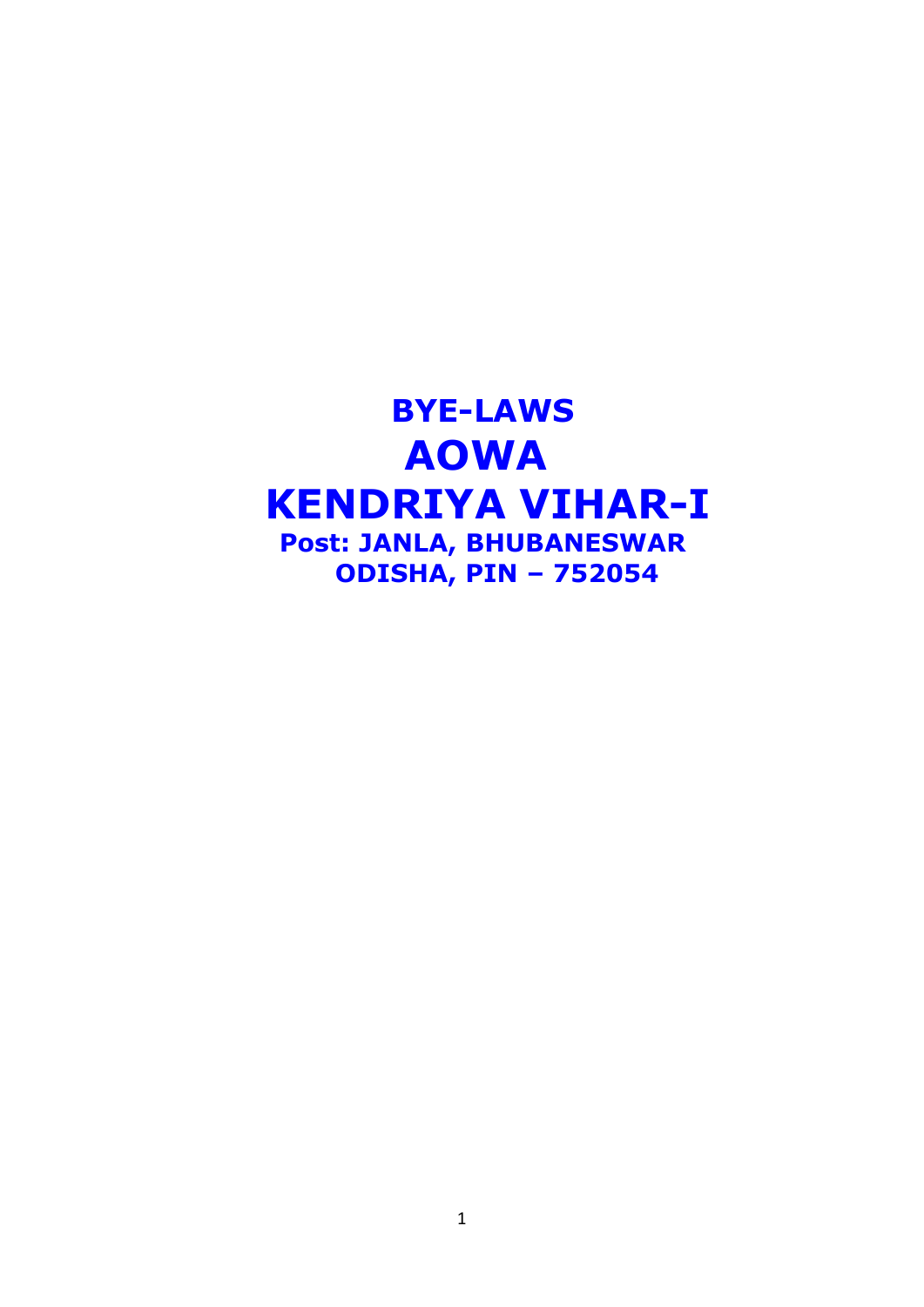## **SI.No. Page No.** Introduction 3 Memorandum of Association 3 Preamble **4** BYE-LAWS 1. AIMS AND OBJECTIVE 4 2. DEFINITIONS5 3. THE ACTIVITIES OF THE ASSOCIATION IN FURTHERANCE ITS OBJECT 6 4. LIST OF EXECUTIVE COMMITTEE MEMBERS 8 5. ENROLMENT OF THE MEMBERS 8 6. RIGHTS, OBLIGATIONS AND PRIVILEGES OF MEMBERS 10 7. REMOVAL OF MEMBER 11 8. WORKING AND THE MANAGEMENT OF THE ASSOCIATION 12 9. EXECUTIVE COMMITTEE 23 10. DUTIES OF THE EXECUTIVE COMMITTEE MEMBERS 15 11. RESPONSIBILITIES OF MEMBERS TOWARDS THE AOWA 16 12. EXTRAORDINARY GENERAL BODY MEETING 17 13. SPECIAL RESOLUTION AND OBJECTIVE 17 14. DISSOLUTION OF THE ASSOCIATION AND PROCEDURE 18 15. MINUTES OF PROCEEDING OF ASSOCIATION'S GENERAL & EXECUTIVE COMMITTEE MEETINGS 18 16. EXHIBITION OF THE REGISTER OF MEMBERS AND RECORDS 19 17. ASSOCIATION FINANCE 19 18. ACCOUNT TO BE MAINTAINED BY THE ASSOCIATION 20 19. AUDIT AND ACCOUNTS 20 20. MAINTENANCE AND REPAIRS OF INDIVIDUAL DWELLING UNITS 21 21. GENERAL PROVISIONS/RULES OF CONDUCT 22 22. PARKING OF VEHICLES 24 23. DOMESTIC STAFF 25 24. ASSESSMENTS 26 25. RIGHT OF ENTRY 26 26. AFFILIATION 26 27. DO's & DON'TS IN THE COMPLEX 26 28. BANNED ACTIVITIES 28 29. COMPLIANCE 28 30. SEAL OF THE ASSOCIATION 28 **Annexure-I** MEMBERSHIP APPLICATION FORM 29

#### **CONTENTS**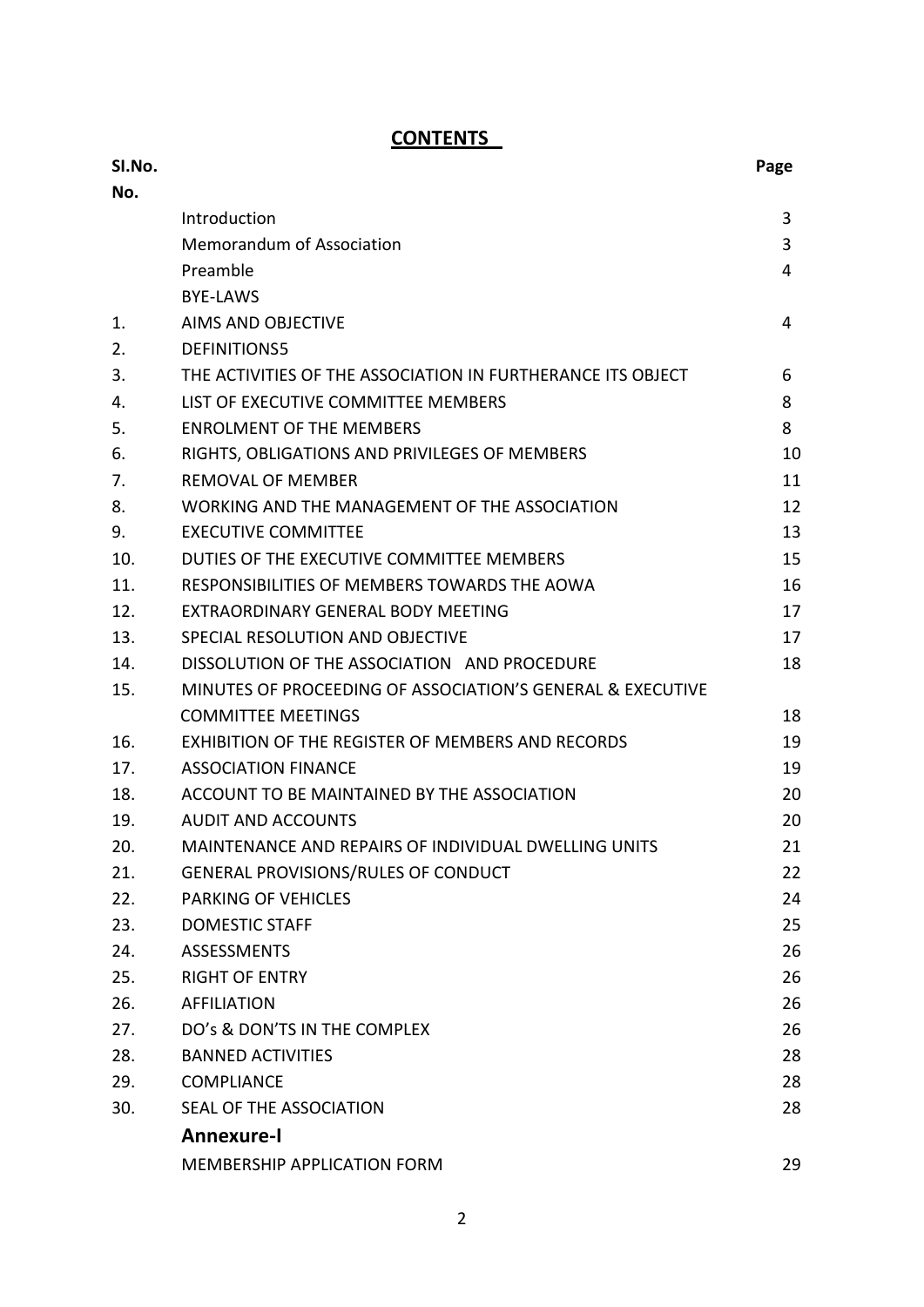# INTRODUCTION

Central Government Employees Welfare Housing Organization (CGEWHO), an autonomous body under the Union Ministry of Housing and Urban Poverty Alleviation (MHUPA) builds housing complexes for Government employees, both serving and retired, in selected places. It awards contracts to private builders and oversees the construction and administrative matters. The cost of construction is demanded from the applicants from time to time based on the progress of work done.

In Bhubaneswar, the CGEWHO completed its first phase project in Mouza Begunia Barehi, Post: Janla in 2013. The Construction comprises of 256 Dwelling Units in 16 blocks of Type A, B, C & D with 'Stilt + 4 with lift' configurations. Details of apartments are given below:

| Type | Accommodation | Area(Sq.ft.) | No. of DU |
|------|---------------|--------------|-----------|
| 宀    | 1 BHK         | 582          | 32        |
| В    | 2 BHK         | 1080         | 112       |
|      | 3 BHK         | 1377         | 64        |
| D    | 4 BHK         | 1677         | 48        |

In addition Community Centre along with some Shops were also constructed.

A sewage treatment plant, a RO plant to provide safe drinking water, three standby diesel generators for common area and lifts in case of power failure, three transformers and pump sets have been provided.

#### **MEMORANDUM OF ASSOCIATION**

| a)           | Name of the Association                                                                             | KENDRIYA VIHAR APARTMENT OWNERS WELFARE<br><b>ASSOCIATION</b>                       |
|--------------|-----------------------------------------------------------------------------------------------------|-------------------------------------------------------------------------------------|
| b)           | Address of Registered office of the<br>Association                                                  | Community Cener, Kendriya Vihar, Begunia Barehi,<br>Post: Janla, Bhubaneswar-752054 |
| $\mathsf{C}$ | Date of formation of the<br>Association                                                             | 12.06.2014                                                                          |
| d)           | Registrar of the District within<br>whose jurisdiction the office of the<br>association is situated | Bhubaneswar, Dist: Khurda, PIN: 752054                                              |
| e)           | The business hours of the<br>association                                                            | 10.00 AM to 6.00 PM                                                                 |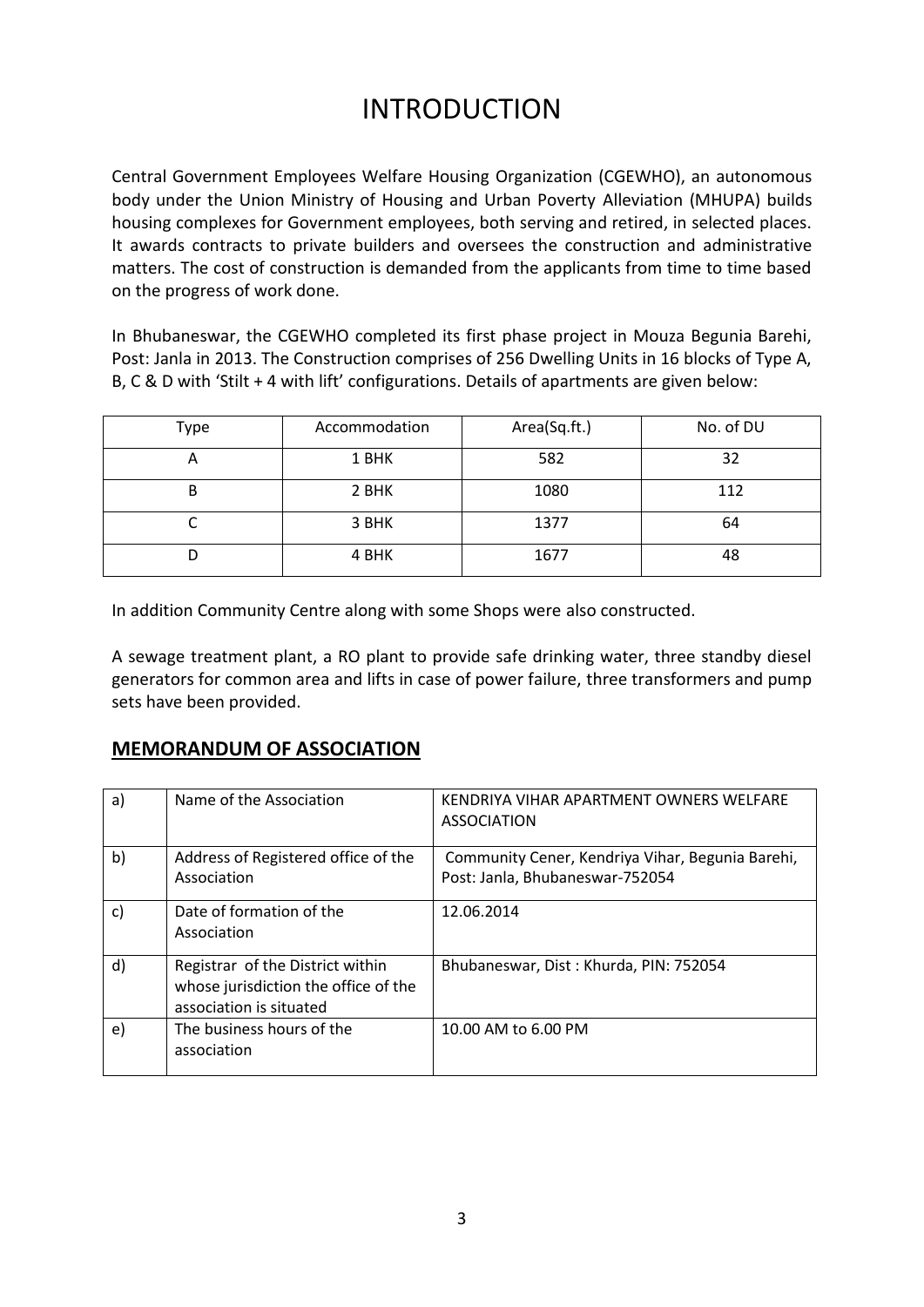#### **PREAMBLE**

#### **Central Government Employees Welfare Housing Organization(**CGEWHO), an

autonomous body under the administrative control of the Union Ministry of Housing and Urban Poverty Alleviation (MHUPA) Govt. of India, New Delhi, has taken up constructing flats at various places in India which aims at the welfare and well being of the Central Government employees (serving and retired) who are expected to live amicably and peacefully while keeping contact with each other with camaraderie spirit in accordance with the principles of state policy thereby intending to achieve that objective through Associations. The Apartment Owners' Welfare Association constitutes the democratic, lawful and inclusive decision making forum to address the societal concerns and issues of the owners / residents of Kendriya Vihar, Bhubaneswar, Post: Janla, Bhubaneswar,Odisha – 752054.

## **BYE-LAWS**

These bye-laws may be called the bye-laws of the Kendriya Vihar Apartment Owners' Welfare Association, Begunia Barehi, Post: Janla, **Bhubaneswar**, Dist:Khurda, PIN: 752054, Odisha having its office at Kendriya Vihar.

The AOWA is dully registered with the Registrar of Societies, Govt. of Odisha vide Registration No. \_\_\_\_\_\_\_\_\_\_\_\_\_\_\_\_\_\_\_\_\_\_\_\_\_\_\_\_\_\_ dated \_\_\_\_\_\_\_\_\_\_\_\_\_\_\_.

#### **1. AIMS AND OBJECTIVES OF THE BYE-LAWS**

The primary objective of these bye-laws is to provide a set of Rules & Guidelines and Requisite Administrative Framework to govern the AOWA so as to achieve the aims and objectives of the association, specifically, mentioned in the Memorandum of Association and they are applicable Mutatis Mutandis under these bye-laws.

#### **1. SHORT TITLE AND APPLICATION:**

- (i) These bye-laws may be called the bye-laws of KENDRIYA VIHAR APARTMENT OWNERS WELFARE ASSOCIATION
- (ii) These bye-laws shall apply to the members of the KENDRIYA VIHAR APARTMENT OWNERS WELFARE ASSOACATION of the Kendriya Vihar Housing Complex situated at Mouza: Begunia Barehi, P.O. Janla, and Bhubaneswar-752054.
- (iii) All present owners, their legal successors, tenants, future tenants or their employees or any other person who may use the facilities of the Kendriya Vihar in any manner shall be bound by the provisions set forth under these Bye-laws.
- (iv) It is incumbent on the owners to ensure that their tenants / lessees / or Licensees are made aware of these provisions while any written or oral agreement is entered into for tenancy or lease.**A form to be filled up by the tenants duly signed by the owners to be submitted to Society before taking possession of flat for rent purpose.** Copy of the format is enclosed at Annex- II. A copy of these bye-laws may be furnished to the said persons so as to help them to comply with these provisions, rules and regulations.
- (v) The mere acquisition on rental or taking on license or lease of any of these dwelling units or stilt car parking slot(s) or mere act of occupancy of any of the said dwelling units or stilt car parking slot(s) will automatically signify that these bye-laws are accepted and shall be complied with.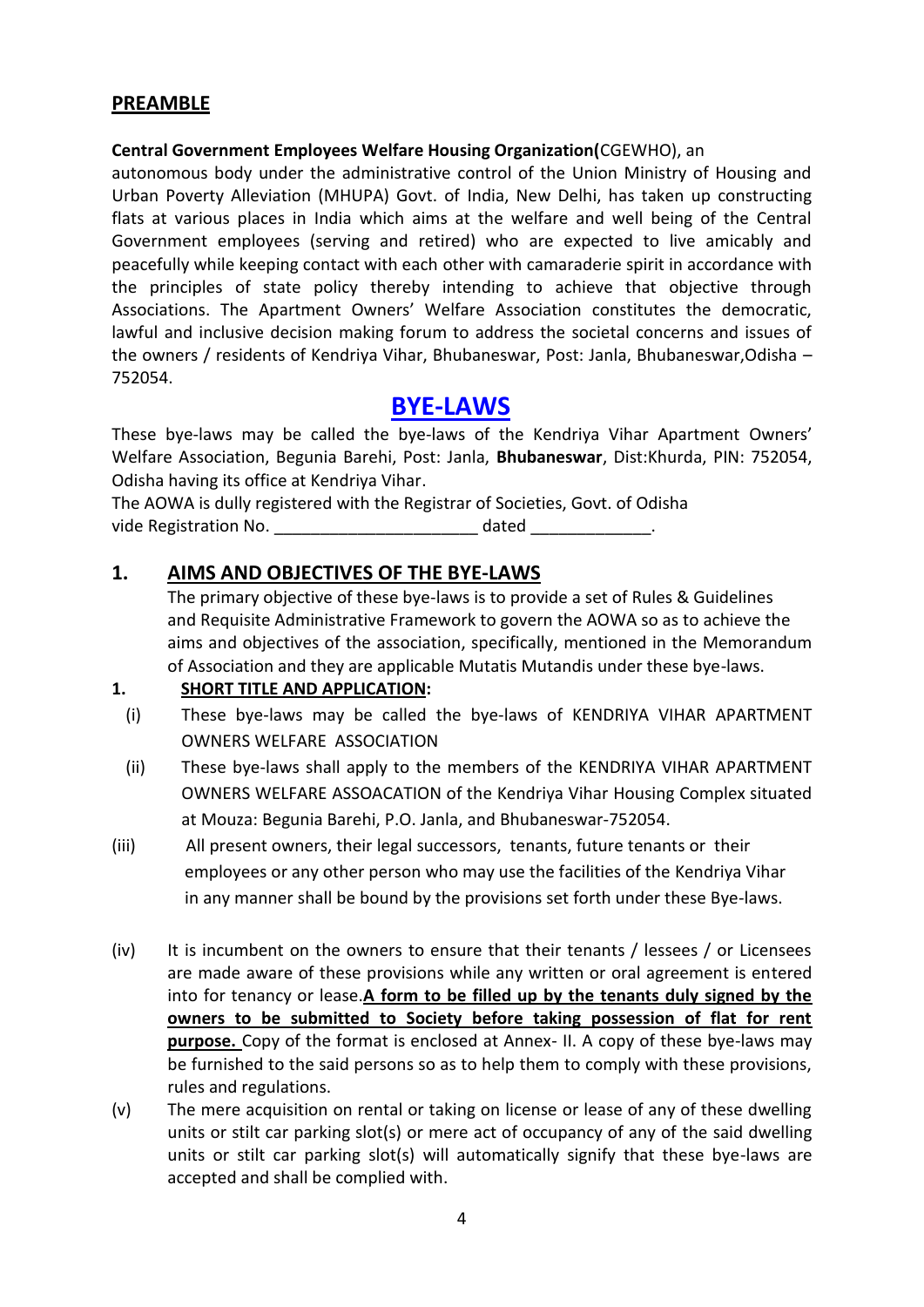- (vi) If anything contained in these bye-laws are directly or indirectly in contravention to the rules or bye-laws of the Odisha govt. Apartment Owners Act, 1982 and its amendments or any prevailing rules or bye-laws enacted by the State Government, whichever applicable, shall prevail upon these byelaws.
	- (vii) The acquisition of ownership or on rent of any independent dwelling unit of the Kendriya Vihar or act of occupancy of any of the said units will signify that these bye-laws are accepted, ratified and will be complied with.

## **2. DEFINITIONS**:

#### **In these rules, unless there is anything repugnant in the subject or context**:

- i. "**Act**" means the Odisha Registration and Regulation of Societies Act, 1982.
- ii. "**Collegium**" means an intermediate body consisting of elected representatives of member of a society and required to be constituted in cases where the number of member exceed two hundred fifty six and acts as a General Body.
- iii. "**Association**" means the association of all the Apartment Owners who are herein after referred to as members constituted by such members for the benefit and welfare of the Kendriya Vihar Apartment Owners.
- iv. "**Building**" means Blocks, Flats, Community Hall, Stilt Car Parkings, Boundary wall and other structures located within the premises of Kendriya Vihar, Bhubaneswar-752054, Odisha.
- v. Each dwelling unit shall be called a "**Flat"** or "**Apartment".**
- vi. The "**Member**" means the member of the Kendriya Vihar Apartment Owners Welfare Association.
- vii. The "**Committee"** means the Executive Committee of the Kendriya Vihar Apartment Owners Association.
- viii. **"The President, the Vice President, the Secretary, the Joint Secretary, the Treasurer and the Committee member"** mean those respective office bearers of Kendriya Vihar Apartment Owners Welfare Association.
- ix. "**Annual General Body Meeting"** and "**Extraordinary General Body Meeting"** of the Association as are convened and held under the Bye-Laws in force of the Kendriya Vihar Apartment Owners Welfare Association.
- x. "**Meeting"** means all such meeting other than Annual General Body meeting and Extraordinary General Body meeting of the Kendriya Vihar Apartment Owners Welfare Association.
- xi. The "**Resolution"** means a Resolution of the Association as may be determined by the managing Committee and Collegium from time to time.
- xii. "**Year"** means the accounting year of the association as may be determined by the managing Committee from time to time.
- xiii. "**Owners"** means the person(s) who has/have acquired the apartment/flat from the 'Central Government Employees Welfare Housing Organization' or got it though any purchase, by will or gift from his/her parents/family members.
- xiv. **"Tenant"** means person occupying the apartment on payment of the rent as fixed by the owner of the apartment.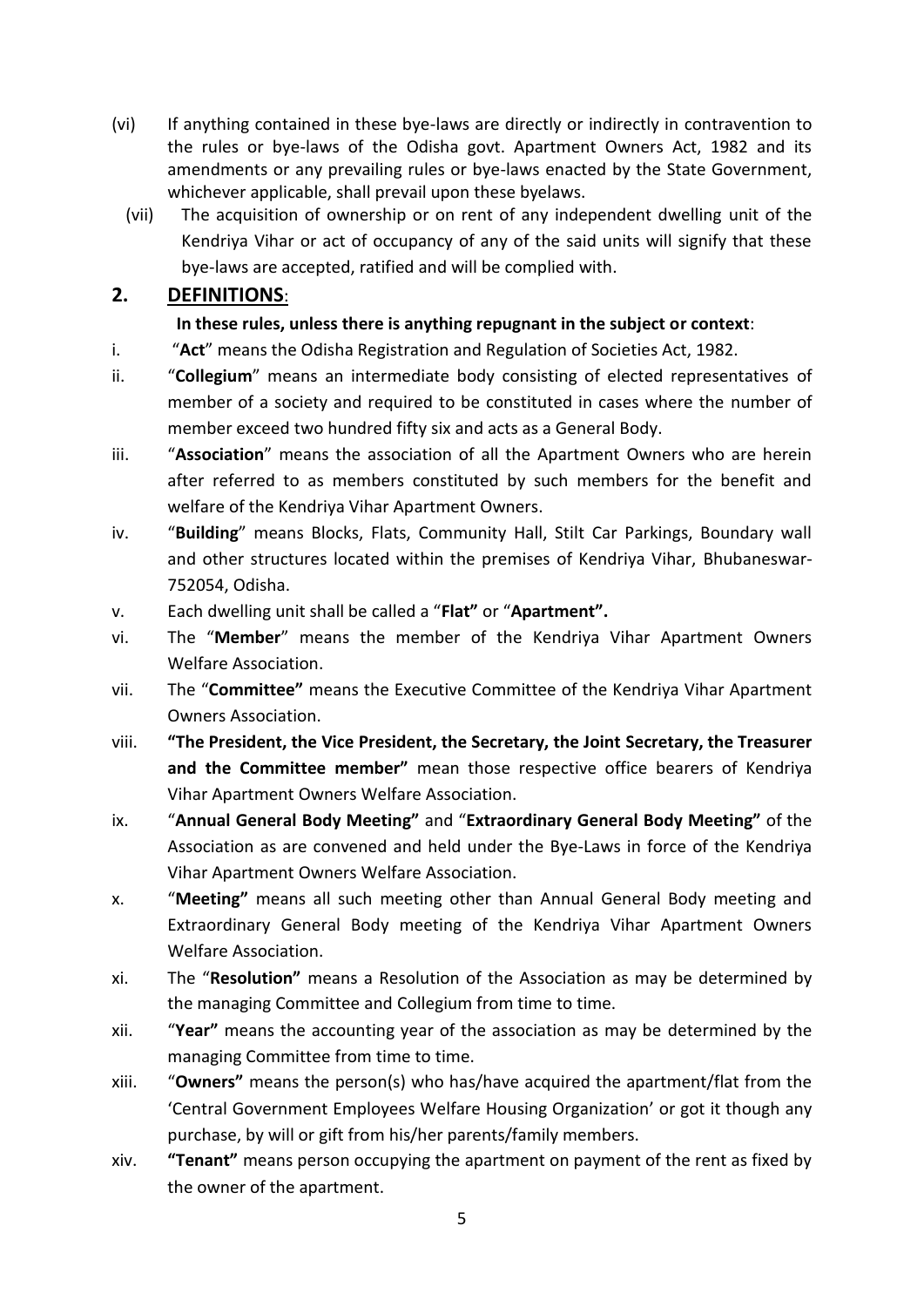- xv. "**Proxy**" means any person appointed by eligible member to represent him in meetings. Such appointment shall be in writing addressed to the President. The Proxy has a right to speak, represent and vote in meetings on behalf of the member. One Proxy can represent one member at a time.
- xvi. All property, moveable or immoveable, belonging to the Society/Association, whether acquired before or after its registration, if not vested in trustees, shall vest in the Committee, and any such property may in any legal proceeding, be referred to as the property of the Association.
- xvii. All present or future owners, tenants, future tenants or any other person who might use the facilities or the building in any manner are subject to the provisions of these bye-laws.
- xviii. For the purpose of this Association and for this document, Rules and laws carry the same meaning.

## **3. THE ACTIVITIES OF THE ASSOCIATION IN FURTHERANCE OF ITS OBJECT:**

- i. The Executive Committee of the Association shall frame and execute the Policies from time to time for the progress, financial benefits and sound standing of the Association. The Association will be empowered with the responsibility of managing the complex, approving the annual budget, establishing and collecting annual assessments and arranging for the management of the complex in an efficient manner.
- ii. The Executive Committee of the Association shall put them into execution through its office bearers. The Executive Committee will decide about the allocation of the shops and common areas located within the campus to the members of the Association only provided the members run business himself and do not sub-let or sell the premises to any other member or outsider. Otherwise, the allotment of shop and Membership may be cancelled and a strict Legal action will be taken against such member.
- iii. To raise funds from collection of subscription, maintenance charges, development fund, contribution, rent and miscellaneous receipts from Shop/ Community centre and other donations.
- iv. To maintain, repair/replace or establish common areas, installations and services such as roads, boundary walls, gates, parks, drains, sewer lines,water supply, common area lights, lifts, generators, terraces, staircases, passages, underground sumps, overhead tanks, pumping sets, community centre, stilt parking etc., in general, all apparatus / installations existing for common use and to ensure sanitation, cleanliness and security of the residential premises round the clock including common areas.
- v. To arrange and undertake exterior repairs of the buildings, distempering, white/colour washing etc., whenever necessary.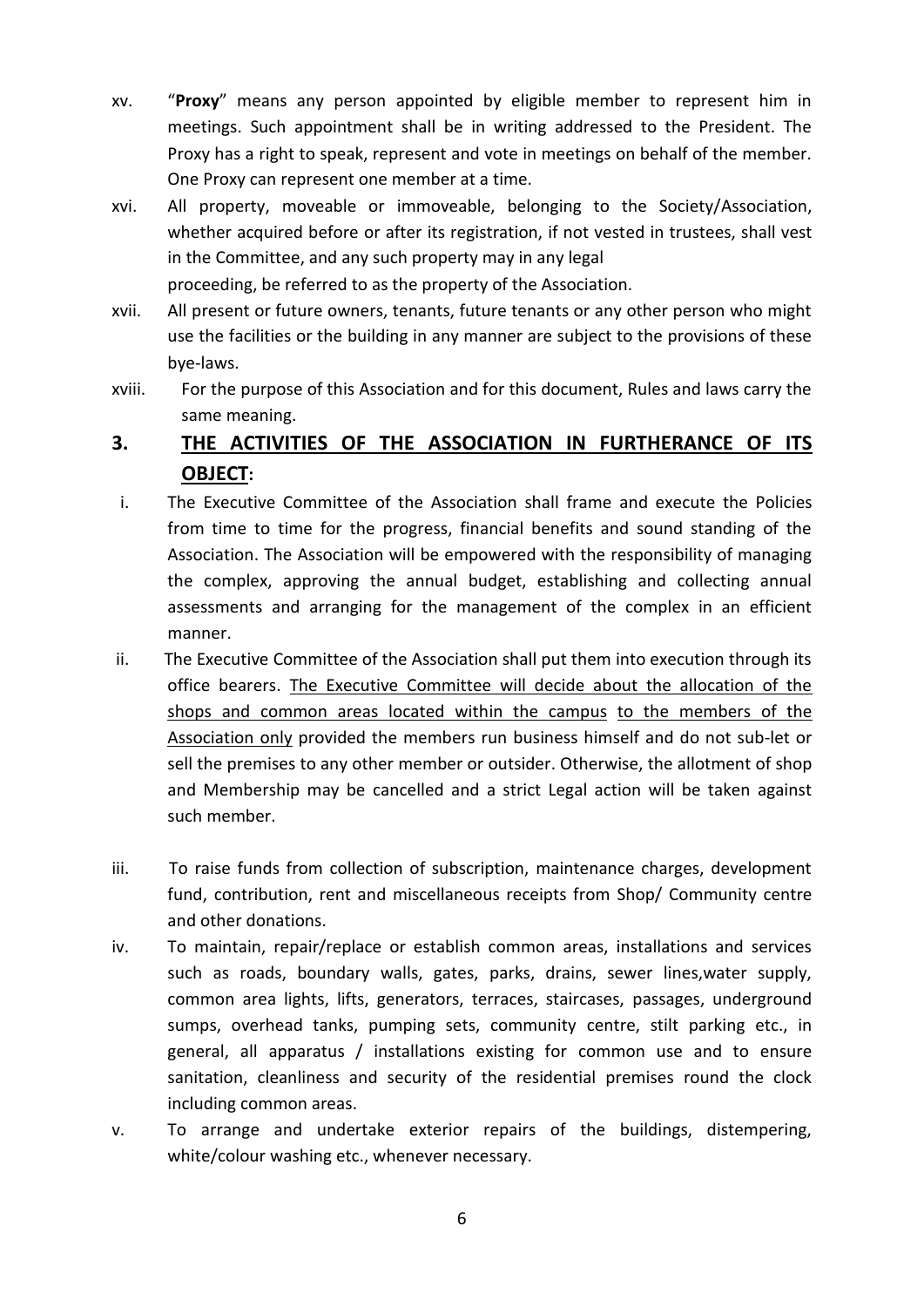- vi. To collect monthly maintenance charges from its members to pay all taxes, fees for common services and utilize the fund for the requirements as stated above, including from tenants/lessees/licensees on behalf of its members for the same purpose.
- vii. To represent the members of the association in all matters pertaining to their common properties and rights and to negotiate or carry on the litigation settlement or compromise with third parties any matter affecting their common rights and properties.
- viii. To establish and carry out on its own account independently or jointly with individuals or institutions, educational, physical, social, cultural, spiritual, recreational, medical and public health activities such as clubs, cinemas, shows, canteen, opening of milk-booth, horticulture, vegetable booth, grocery shop, Post Office, Bank/ATM, Cable TV system and intercom facilities for the benefit of its members only.
- ix. To promote and safeguard the consumer rights and to look after the grievances in the matters of supply and distribution of essential and other commodities.
- x. To settle differences, if any, amicably among the members in matters affecting their common interests.
- xi. To do all such other acts and things as are or may be deemed incidental or conducive to the attainment of all or any of the purposes of the Association and it is hereby declared that in the foregoing clause, the intention is that the objects specified in such paragraphs be independent main objects and shall be in no way limited or restricted by reference or to interference from terms of any other paragraph or the name of the association.

| <u>SI.</u><br><u>NO.</u> | Name                     | <b>Designation</b>   | <b>Occupation</b>                                                   |
|--------------------------|--------------------------|----------------------|---------------------------------------------------------------------|
| 1.                       | Dr. Bharat Bhusan Jha    | President            | CHIEF SCIENTIST & HEAD, IMMT,<br>Bhubaneswar-13                     |
| 2.                       | Smt. Kanchan Bala Samal  | Vice President       | Retd. Teacher, Govt.UGME Schcool,<br>Rourkella                      |
| 3.                       | Sh.Goutam Das            | Secretary            | MANAGER(SHE), NALCO, NALCO<br>BHAWAN, C. S. Pur, Bhubaneswar-13     |
| 4.                       | Sh. Ramesh Chandra Nayak | Jt. Secretary        | SR. MANAGER, Production, Plant<br>and Control, SAIL, RSP, Rourkella |
| 5.                       | <b>Sh.Subhas Mohanty</b> | Jt. Secretary        | DY.GENERAL MANAGER, Safety<br>Egg. Dept., SAIL, RSP, Rourkella      |
| 6.                       | Sh.Binay Kumar Behera    | Treasurer            | SUPERITENDENT. ENGINEER, IIT,<br><b>Bhubaneswar</b>                 |
| 7.                       | Md. Asif Zake            | Executive.<br>Member | ASST. DIRECTOR (O.L),<br>O/o CPMG, Bhubaneswar-1                    |

## **LIST OF EXCUTIVE COMMITTEE MEMBERS**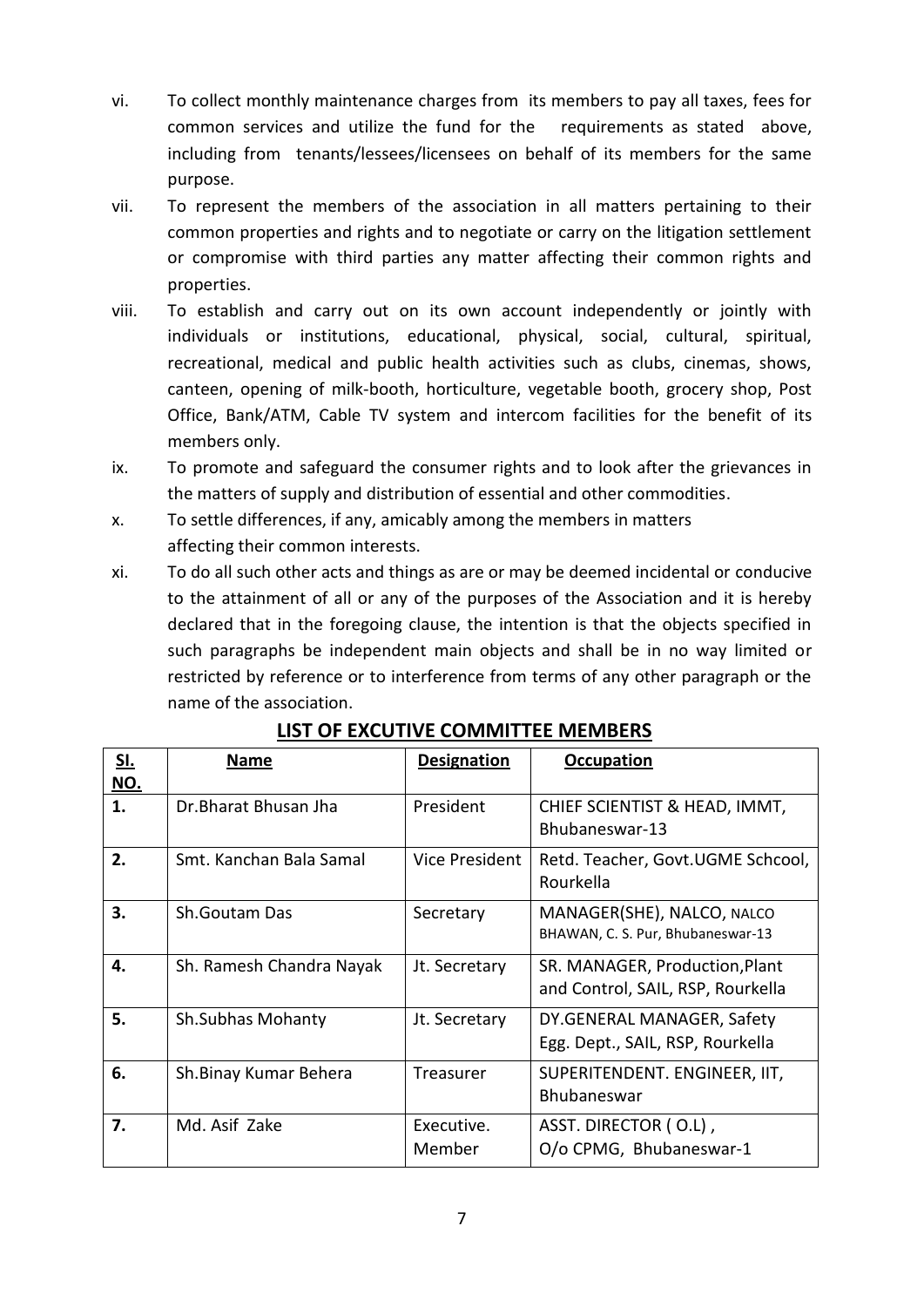# **5. ENROLMENT OF THE MEMBERS: THEIR CLASSIFICATION, RESTRICTIONS, CONDITIONS AND TRANSFER:**

- i. All the apartment owners who have attained the age of 18 years are eligible for the membership.
- ii. The eligible apartment owner shall have to fill up the prescribed form for membership. The Executive Committee has the powers to admit or reject the application submitted by the apartment owner and the decision of the Executive Committee will be final.
- iii. Every person who owns an apartment in Kendriya Vihar, Begunia Barehi, Bhubaneswar-752054 and has executed respective declarations pursuant to "the Bye-laws and in consonance with the provisions of Odisha Apartment Act, 1982**,** shall be a member of the Association.
- iv. In case of the death of the member, the spouse / legal heir shall be the member of the association. Minors will not be eligible to become members, but can become members only on attaining age of 18, till then Guardian will represent.
- v. Each owner, on being a member shall be issued membership certificate in respect of the each of the dwelling unit under his/her ownership. Every apartment owner must hold Membership of the Association and the joint owners shall hold the Membership jointly.
- vi. All the members should abide by the bye-laws, rules and/or any rules that may be made from time to time.
- vii. The member(s) of the KVAOWA who violate the rules and regulations of the Association and those who indulge in activities against the interest of the Association, a resolution can be brought out by the members of the Executive Committee or other steps will be initiated against such member for punishment.
- viii. Every member/occupant shall pay annual subscription for maintenance of security arrangement and other necessary civic amenities and common facilities as decided by the Executive Committee from time to time. If the owners/ occupants do not pay the annual subscription, the Executive Committee will take action to blacklist them and / or any other appropriate action for recovery of dues.
- ix. The member must pay the annual subscription through cash /bank transfer in the first month of the financial year and get a receipt from the Association. Members may pay the subscription in two installments or lump sum for any number of years in advance, if they so desire.
- x. **Payments of Annul Maintenance Subscription (AMS) for full financial year may be paid during the month of April for which 5% rebate will be given**. The member is not entitled for rebate, if the payment of AMS is made in two instilments in April and October i. e for the month of April to September and October to March, respectively.
- xi. For belated payments of Annual Maintenance subscription after April and October a penal interest of 18% will be charged from the Members. Penal interest cannot be waived even for one month after the month of April for  $1<sup>st</sup>$  installment and after October for 2<sup>nd</sup> installment.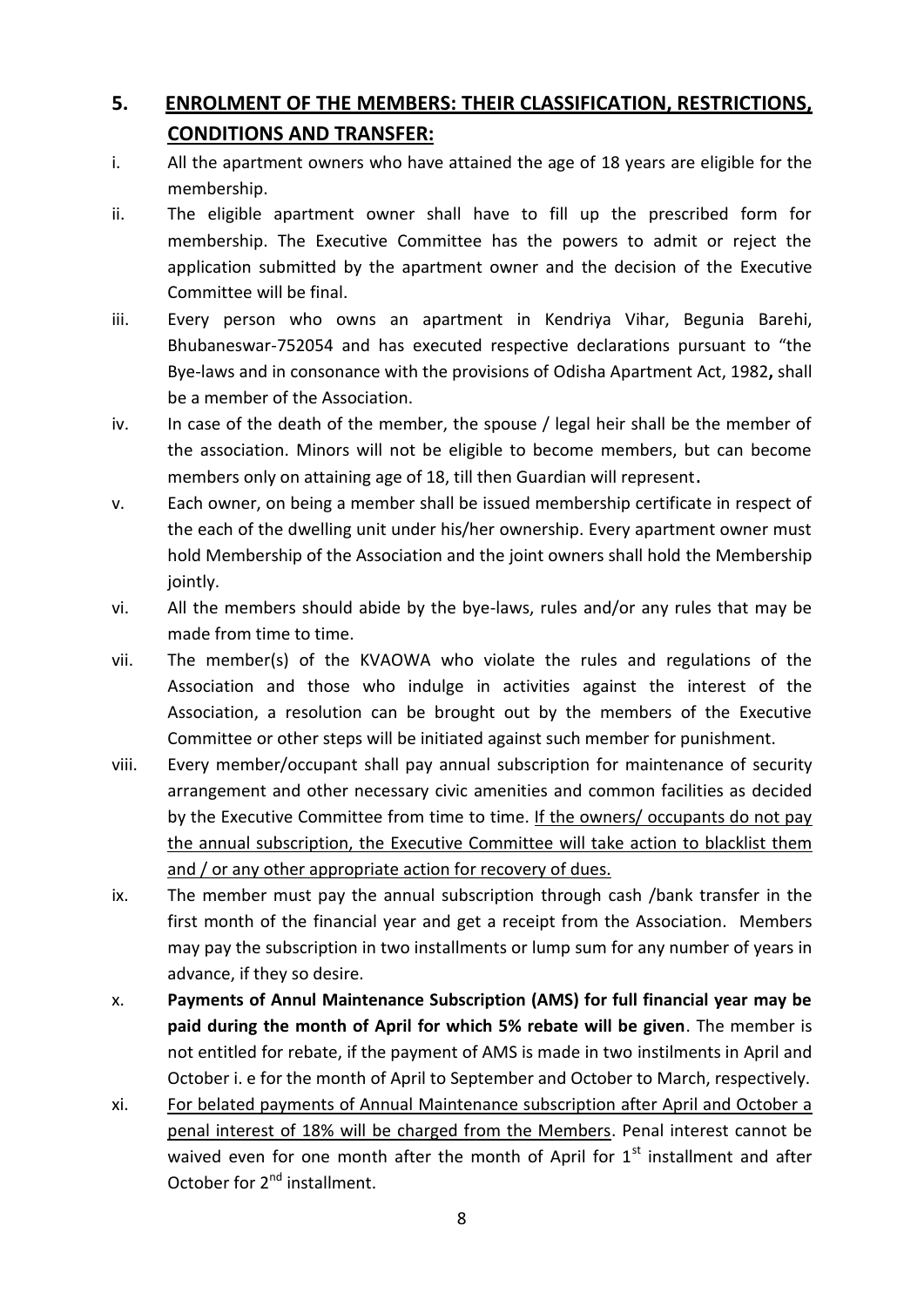- xii. Every member is required to deposit the Annual Maintenance subscription in time. No reminder will be sent to the members by post regarding the payment for AMS every year. However, every year a notice for the date of the payment of AMS be displayed on the Notice Boards of KVAOWA .
- xiii. In addition to annual charge specified above, members shall also share other fees, levies, rates and taxes, fines, deposits, as demanded from the Association from time to time by the Govt. and other statutory bodies due to enactment of new laws
- xiv. Members shall be liable to pay any other special contribution as decided by the Executive Committee to meet special expenses such as such purchase of assets, special maintenance as distinguished from routine maintenance etc.

#### xv. **TRANSFER:**

As per the CGEWHO rules, the sale / transfer of a dwelling unit is not permitted before transfer of the legal title of the dwelling unit by the CGEWHO in favour of the owner.

- xvi. Any apartment owner transferring his/her apartment by way of any will, gift or Sale, or an apartment becoming liable to transfer on account of natural inheritance, the successor in-interest shall automatically become a member of the association, and shall be admitted as member on payment of the applicable overhead charges.
- $\triangleright$  Provided that after transfer of the legal title of the dwelling unit in favour of the owner, he/she may dispose off his/her dwelling unit by way of sale to third party other than those involving legal heirs with prior written permission of Association subject to outstanding dues and obtaining "no due certificate (NOC)" from the association subject to his/her fulfilling the criteria of Central Government Welfare Housing Organization.
- $\triangleright$  Further provided that wherever the Association permits any such transfer involving third party other then legal heirs, the seller/transferor or the buyer/transferee, as mutually settled between the parties, shall be liable to pay a onetime fixed transfer fee @ 1.5% of the total consideration paid towards the apartment or 1.5% of the circle rate whichever is more. If the transferor fails to take the approval and NOC of the Association for sale, then the membership to the transferee will only be granted after paying transfer fee with 25% penalty on it.
	- $\triangleright$  Joint Owners of an Apartment, when an apartment has been purchased by two or more persons jointly they shall be jointly entitled to the apartment and one of them alone can only be admitted as the member of the association and only the member shall have the right to vote.
	- $\triangleright$  Disqualification: No member shall be entitled to vote in the election of members of the Executive Committee or any other office bearer or be entitled to contest election to such office if he / she has arrears on the first day of the relevant month in respect of his / her contributions for maintenance charges /common expenses or any other dues to the association for three calendar months or more.
- $\triangleright$  The transferee will only be admitted as a member of the association after he/she fills up the prescribed from for "no due certificate" issued to the transferor/transferee by the association along with transfer fee as decided by the executive committee.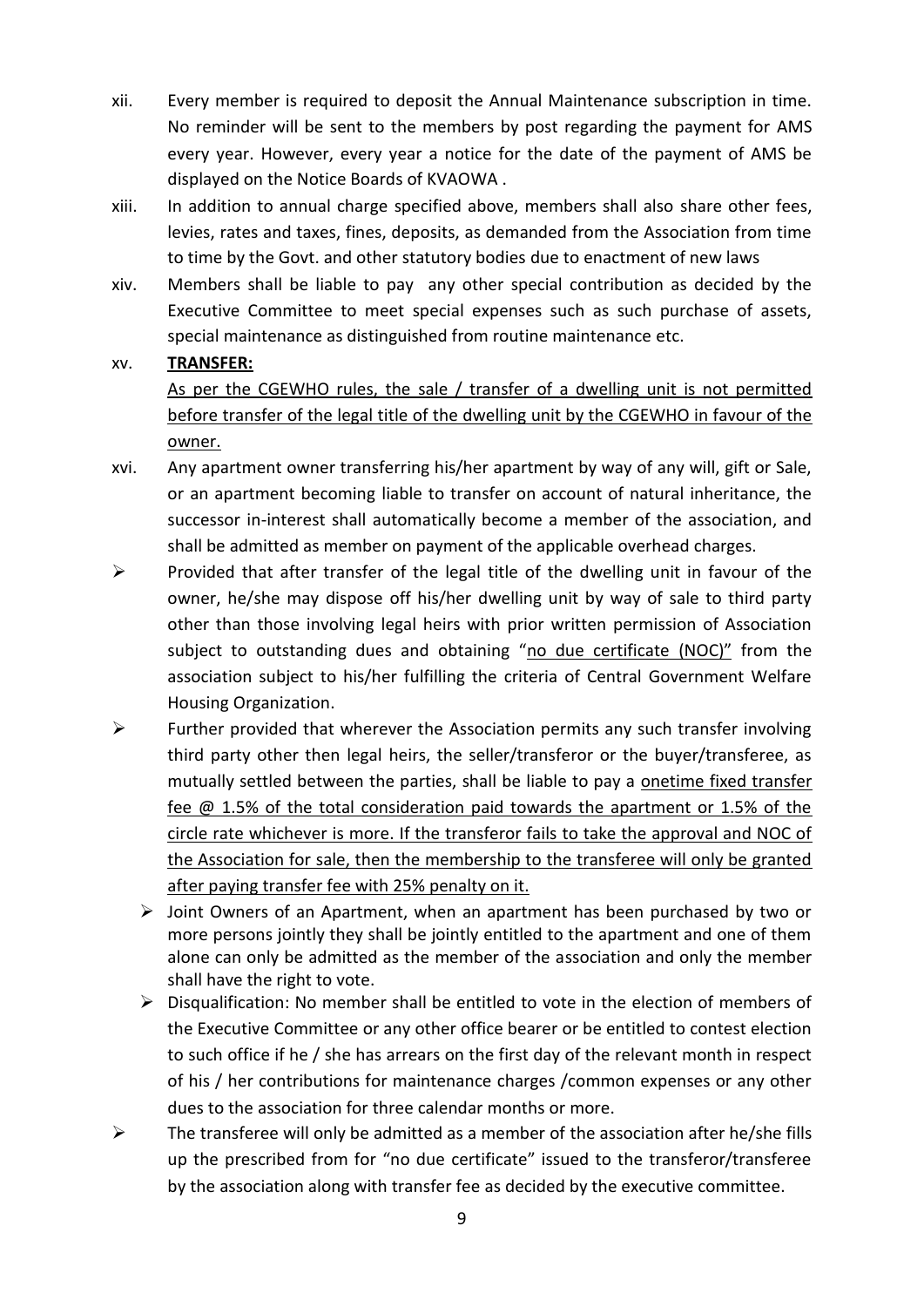#### **6. RIGHTS, OBLIGATIONS AND PRIVILEGES OF MEMBERS:**

- **i. RIGHT TO RECEIVE NOTICES:** Notice of all The Annual and Special General Body Meetings shall be issued to all the members of Collegiums and also displayed on the notice boards of the Association. The proof of the dispatch of the notice shall be deemed to be sufficient proof of issue of the notice to the members.
- **ii. VOTE:** Where an apartment has been allotted in favour of two or more persons jointly, they may be jointly entitled to the ownership of the apartment and the Membership of the association in such case may be issued in their joint names. However, the person whose name stands first in the Membership certificate shall have the right to vote.
- **iii. PROXY:** Such person, whose name stands first in the Membership certificate, may transfer such right of Vote to any one of the other joint Owners and submit the request in writing to the president at least two days before Voting.
- **iv.** A member is entitled to see bye-laws, receipt and expenditure account and balance sheet in the office of the Association during working hours with prior request.
- **v.** Right to resolution of disputes. Members may bring up unresolved issues of concern/disputes to the notice of the duly elected Executive Committee, in writing. Such disputes would normally be deliberated and decided by the Executive Committee or the General Body.
- **vi.** Right to initiate Agenda for meetings of the General Body with the permission of the Chair. Notice for such inclusion is to be given at least 5 calendar days prior to the day of the meeting;
- **vii.** Each member of Collegium is entitled to attend Annual General Body meeting and Special General Body meeting and elect the Executive Committee.
- **viii.** Every member of the Collegium has the right to express his/her opinion in the General Body and to Vote in the General Body.
- **ix.** Every member is bound to honor the bye-laws and to respect the Constitution of the Association.
- **x.** A member may move the District Court for resolving any dispute arising between the members of the Executive Committee or with the members of the Association.
- **xi.** If a member/ owner wants to keep a tenant in his /her flat or wants to give it to a relative/ friend for social obligation, than he/she should take prior permission from the Association giving full particulars of the tenant/relative/friend to avoid any undesirable element coming to occupy the flats. He/ She shall also advise the Association who will be paying the subscription and other charges to the Association. However, the final liability to pay the Association dues shall be the owner of the flat only.
- **7**. **REMOVAL OF MEMBER, THE CIRCUMSTANCES UNDER WITCH MEMBERS COULD BE REMOVED FROM THE ROLES, THEIR LIABILITIES AND THE PROCEDURE FOR REMOVAL AND APPEAL, IF ANY, AGAINST SUCH REMOVAL:**
- i. If any member of the Association fails to remit the annual subscription despite demand notice, he /she will be liable to be removed from the membership of the Association and blacklisted and his/ her name will be displayed prominently on all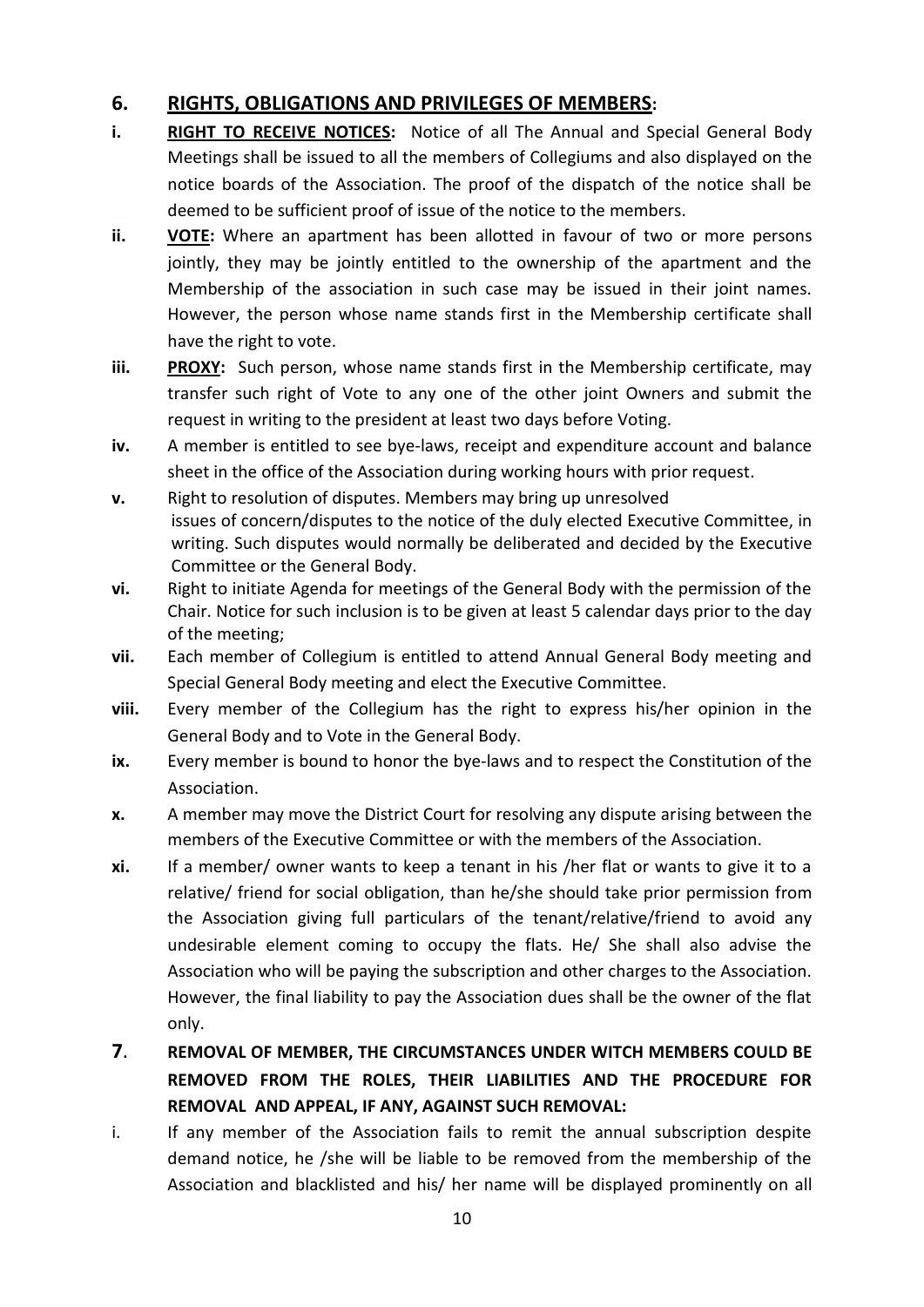the Notice Board(s) of the Association. If any member fails to remit the monthly maintenance charges or other charges for three months consecutively, the Executive Committee shall disconnect drinking water supply or other services to such member since drinking water supply and other services involve expenditure; The member can pay the outstanding amount along with 12% interest and actual disconnection/reconnection charges incurred by the Association to reconnect his/her drinking water supply and other services.

- ii. The Executive Committee shall have the power to expel a member(s) of the KV AOWA if it is found that he / she has entered into activities against the interests of the association by following the set procedure of calling for an explanation from the individual(s). **The expulsion from the membership shall, however, require the approval of 2/3rd members of the Executive Committee**. Such expelled member shall, however have the right of appeal before the General Body for re-admission and the decision of the General Body will be binding on both the individual and the Executive Committee.
- iii. The Executive Committee will remove the member who has entered into subversive activities against the interest of the Association.
- iv. If any member brings to the notice of the Executive Committee in writing in respect of the members who violate the bye-laws of the Association, the Executive Committee may take any action as deem fit and its decision shall be final and binding.
- v. An apartment owner ceases automatically to be a member in case of death and insanity.
- vi. In case, a member is removed from the membership of the Association for whatsoever reason and no serious effort for readmission is made by the removed member for a period of six months, he/ she may be termed as stranger/alien and may be sued for the recovery of arrears of subscription and for the damage to the property of the Association, if any.
- vii. Such removed members shall be denied all the facilities of the common services/ amenities. She/he can appeal in writing to the Executive Committee to prove their innocence along with the support evidence on their behalf before the Executive Committee. However, if they are found to be at fault they can apologize for their actions before the Executive Committee.
- **viii.** Any removed member may be re-admitted to the association on the recommendation of the Executive Committee / General Body in his / her favour on payment of all outstanding dues along with simple interest on the default amount @2% per month for the default period and other conditions stipulated by the Executive Committee / General Body. Over and above re-entry fee of Rs.5000/- or as decided by the executive committee shall be charged.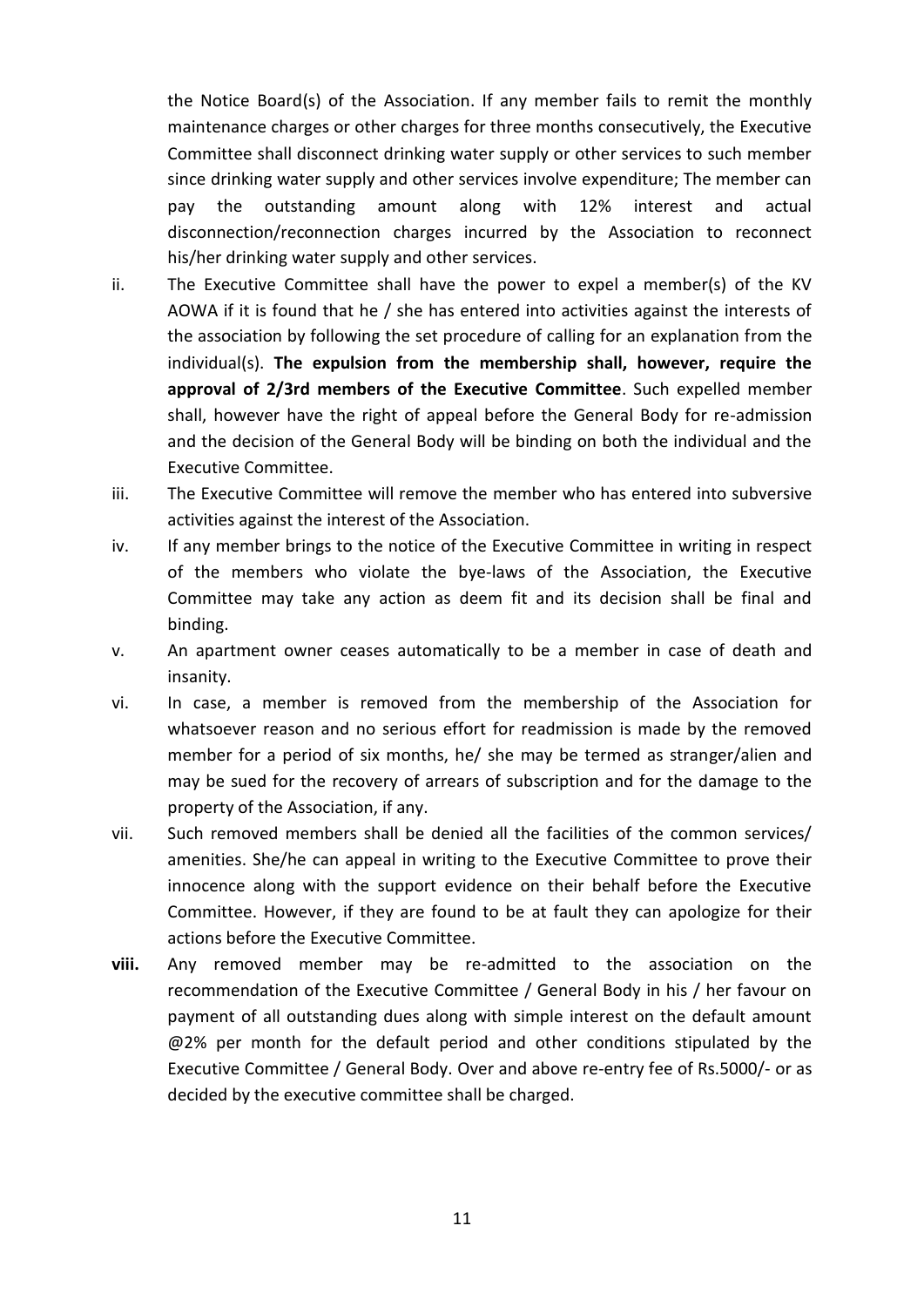# **8. WORKING AND THE MANAGEMENT OF THE ASSOCIATION: 1.GENERAL BODY/COLLEGIUM:**

- $\triangleright$  The General Body/ Collegium Meeting shall be held annually within the Kendriya Vihar Complex or at any other place **at any time during July to September.** The ultimate authority in all matters relating to the management of Association shall vest in the General Body/collegiums. The quorum of the Annual General Body meeting shall be **40%** of the member **Eligible for voting.** If there is no quorum in any General Body Meeting, it may be adjourned and convened again at least after 48 hours with the quorum of 25% of the member eligible for voting. In case the third meeting is required for want of 25% quorum, then at least 15% of the member, eligible for voting shall be required to be present.
- **Fourteen** days clear notice shall ordinarily be given to the member for convening Annual General Body Meeting and this message will be displayed on the Notice Boards also.
- $\triangleright$  The President or in his/her absence the Vice-President shall preside over the Annual General Body Meeting. Every issue shall be decided by voting among members present or their authorized representative. In the event of a tie, the presiding officer shall have a casting vote. Voting will be carried out with secret ballot.

#### **The following matters shall be decided by the General Body by a rule of simple majority and the Executive Committee shall implement such decisions**.

- i. Confirmation of the minutes of the previous General Body meetings.
- ii. Adopting annual financial report and audited accounts.
- iii. Investment and management of funds.
- iv. Election of Executive Committee, if required**.**
- v. Any other matter with the permission of the presiding Officer.

#### 2. **EXECUTIVE COMMITTEE:**

- i. The management of the Association including its funds and properties shall be vested in the Executive Committee, subject to the control of General body. The Executive Committee shall consist of members elected by the General Body.
- ii. All the member are eligible to be elected to an office of the Collegium/ Executive Committee provided that they or their kin are not involved in any illegal commercial activity in their apartment or in rented house/ garage/ common area within the premises of Kendriya Vihar.
- iii. No person holding or who has acquired any interest in KVAOWA property in any manner, either through self or members of his family, shall be eligible to contest election of KVAOWA and become Executive Committee Member.
- iv. No non-member shall be elected to the Executive Committee or any office bearer of the Association and shall have no voting right.
- v. **Collegium will directly elect President, Vice President**, **Secretary, Joint secretary (02) and Treasurer**. Fifty percent of these posts to be filled from the members of the society residing inside the Society & rest 50% preferably to be staying within 50 km from the society i.e from the Kendriya Vihar Complex,Bhubaneswar. The President is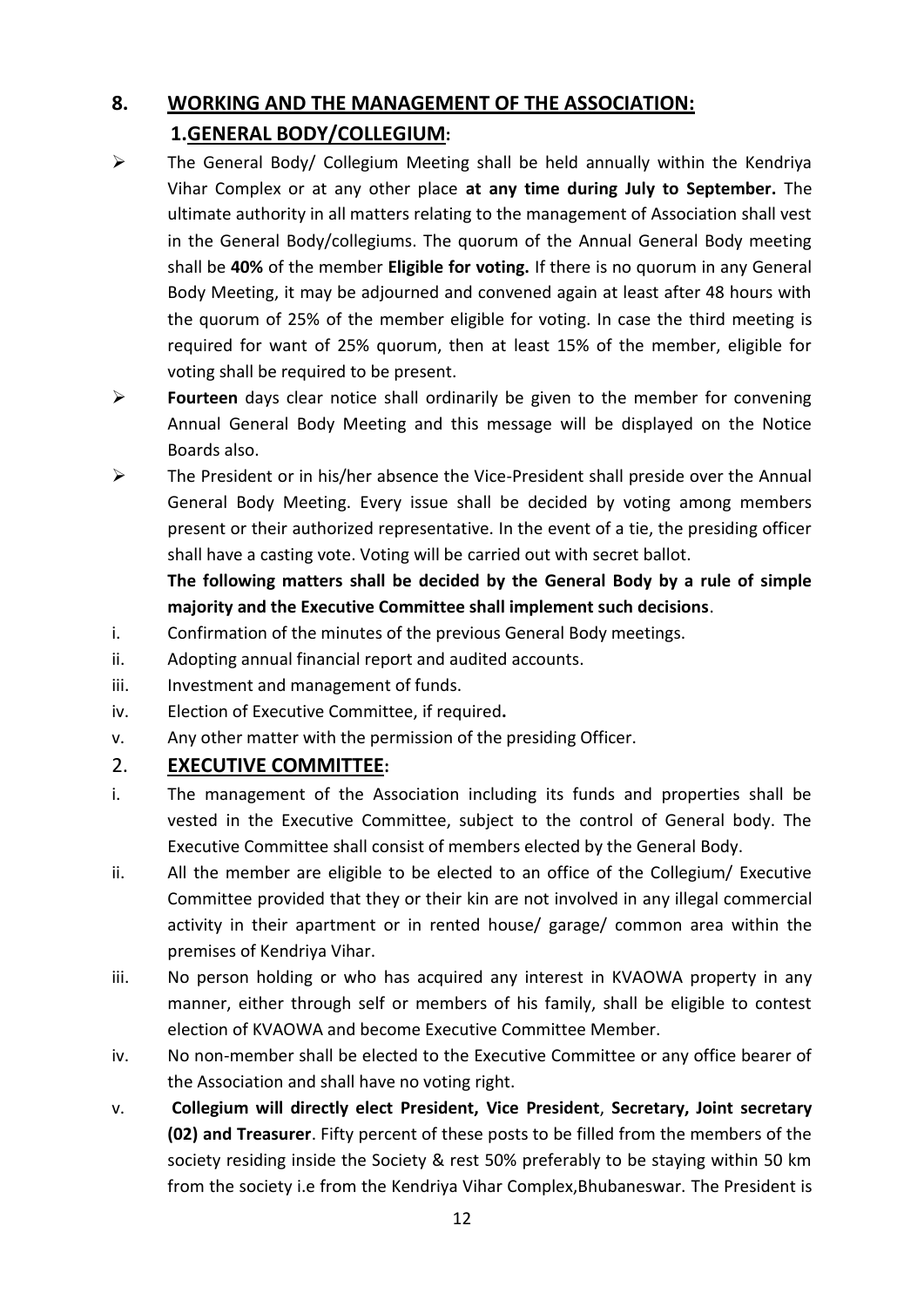responsible for submitting the list of the Executive Committee member with the Registrar of Societies within 15 working day of the Annual General Body meeting.

- **vi.** The term of the elected member of the Committee shall be for three years from the date of assumption of office and can be extended for a maximum up to six months. **No office bearer of the Executive Committee, (Such as President, Vice President, Secretary, Join Secretary and Treasurer) shall be eligible to hold that particular post consecutively for more than two terms.**
- vii. A person who is an un-discharged insolvent or who has been convicted of an offence in connection with formation, promotion, management or the conduct of affairs of the Association or an offence involving moral turpitude shall be disqualified for being elected as a member of the Executive Committee.
- viii. An elected Committee Member may resign at any time, by sending his letter of resignation to the President which will be effective from the date on which it is accepted by the committee.
- ix. Should a committee member absent himself from three consecutive meeting of the committee without leave of absence he/ she shall cease to be a member of the same unless a majority of the remaining committee members decide otherwise.
- x. There shall be at least one meeting of the committee every month but the interval between two such meetings shall not be more than 60 days.
- xi. Every issue before the committee shall be decided by simple majority of the committee members present.
- xii. The committee shall be responsible for conducting the day to day affair of the Association.
- xiii. Seven days clear notice shall be given for committee meeting. However, committee members in emergency may waive such advance notice.
- xiv. Interim vacancy in the office of the President, Secretary, or the Treasurer created by the resignation or otherwise shall be filled up by the Collegiums but the interim vacancy of Vive President and Joint Secretary shall be filled up from the remaining Executive Committee members.
- xv. The Executive Committee can also co-opt any member of the Association as an Executive Committee member as and when such vacancy arises due to whatsoever is the reason. Such nominated member shall have no voting right.
- xvi. The quorum must be 40% of the members of Executive Committee. If there is no quorum in any meeting, it may be convened again on the same day, at the same place within an hour and for this postponed meetings, the quorum will not be necessary. The 40% of the members present in the Executive Committee Meeting will, however, determine the resolution.
- **xvii.** In case any of the office bearers or EC member does not behave properly or is found ignorant in performing his duties and responsibilities or does not cooperate with other members or who is difficult to deal with or argumentative or works against the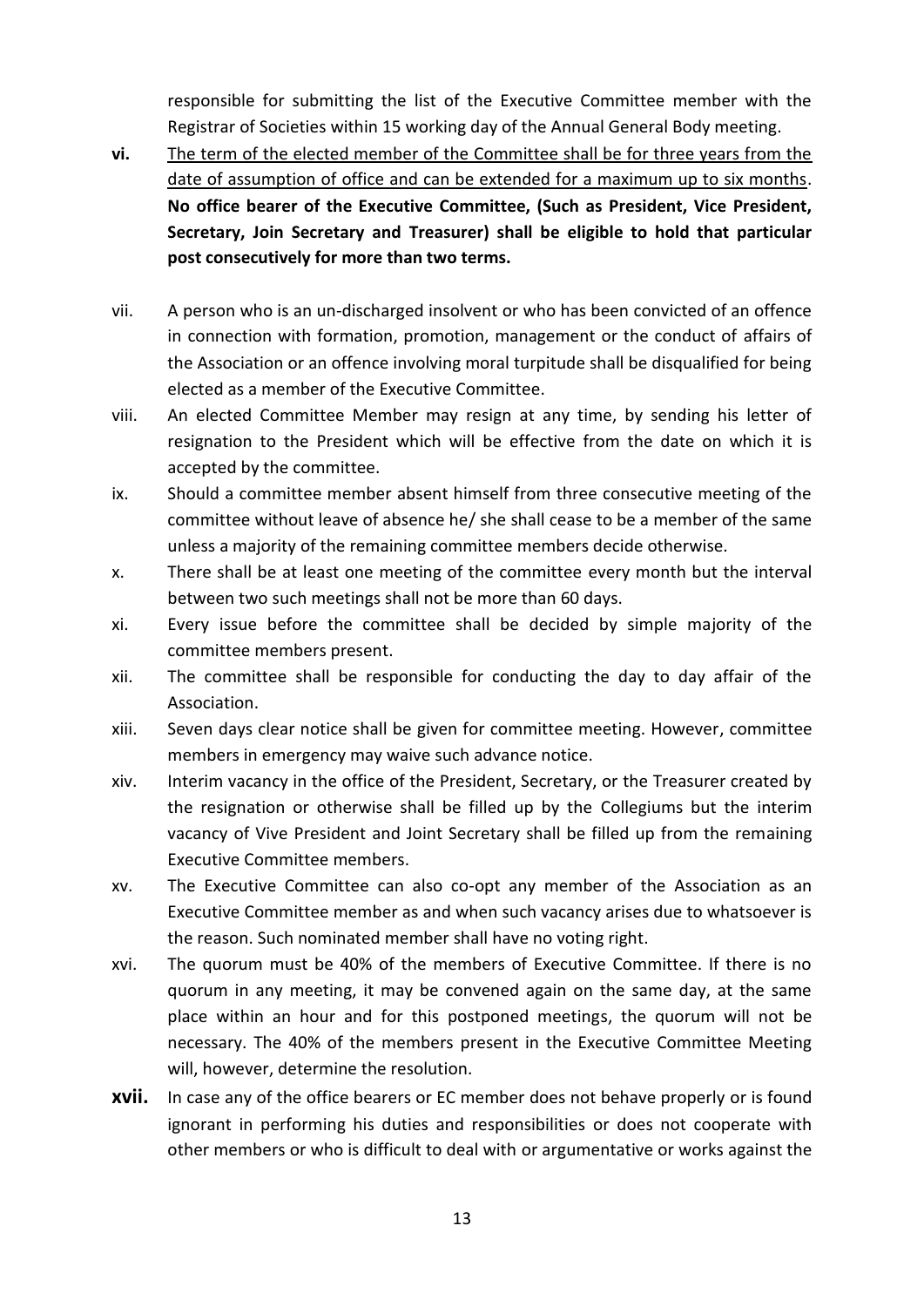interest of the Association, the Executive Committee with the consent of 40% of the total members will remove him from the Executive Committee membership.

#### **2.1 DUTIES OF THE EXECUTIVE COMMITTEE(EC) MEMBERS:**

#### **A. PRESIDENT:-**

The president shall have general control over all the affairs of the Association. He/ She shall preside over all the meetings of the Executive Committee and the General Body. He shall execute general supervision over the activities of the Association. He may dispose of such important and urgent matters which for want of time cannot be put up to the Executive Committee. He may also authorize expenditure up to Rs. **20000/-(Rupees Twenty thousand only).** The expenditure so incurred should be got approved from the Executive Committee at its next meeting. The president shall be the person to enter into a contract approved by the Executive Committee representing the Association. **The President or Secretary along with the Treasurer shall jointly operate the bank account of the Association.**

He/ she shall be the person to use with the consent of the Executive Committee or to defend any legal action against the Association. All legal proceeding shall be instituted, continued or defended by the President who shall sign the documents/ papers and Vakalatnama relating there to, on behalf of the Association.

#### **B. VICE-PRESIDENT**

 He/ she shall carry out such duties as may be assigned to him/ her from time to time by the Executive Committee. In the absence of the President he /she shall assume the duties and the powers of the President including operation of bank Account, if necessary.

#### **SECRETARY**

The Secretary shall be responsible for the executive administration of the Association subject to the control of the committee. The Secretary shall have the power to appoint or remove any staff of the Association subject to the approval of the Executive Committee. The Secretary, with the approval of the Executive Committee, can take action against members who violate the rules and regulations of the Association. He /she will maintain a register containing names and addresses of the members of the Association.

 He/ she will issue the notice of the meeting in consultation with the President/Vice President and shall draw agenda of these meeting. He/she shall keep proper records of the meeting of the Executive Committee and shall submit a report on the Annual General Body meetings. He/she shall conduct all necessary correspondence on behalf the Association.

 The Secretary shall have the custody of the necessary correspondence on behalf of the Association and the documents belonging to the Association. He/she may also authorize expenditure up to Rs. **15000/- (Rupees fifteen thousand only).** The expenditure so incurred should be got approved from the Executive Committee at its next meeting.

## **C. JOINT SECRETARY (02 )**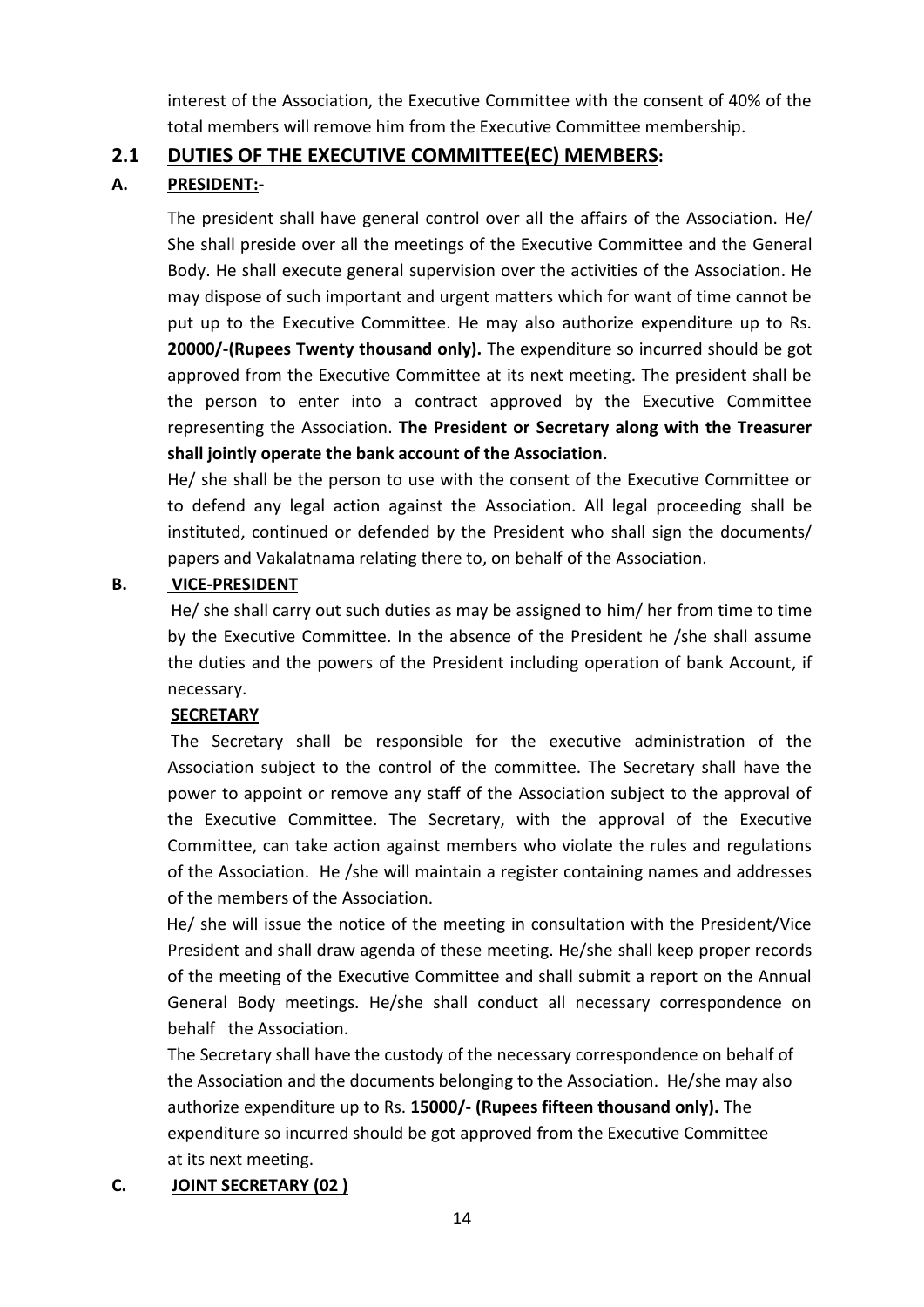Joint Secretaries shall carry out such duties as may be assigned to them from time to time by the Secretary. In the absence of Secretary,one of the Joint Secretary (as per the direction of the President) shall assume the duties and power of the Secretary and shall be responsible to submit all desired reports and maintain necessary records.

#### **D. TREASURER**

- i. The Treasurer shall be in charge of the funds of the Association subject to the control and direction of the Executive Committee. He/she will maintain proper accounts and other related records, collect subscription and other dues of the Association and issue receipts for such collection. He/she will effect payment of the monthly wages and other routine maintenance expenses authorized by the Executive Committee. He/she will act as Financial Adviser to the Executive Committee.
- ii. Payment of the non-routine expenses shall be made only after the specific approval of the Executive Committee. The President or the Secretary along with Treasurer shall jointly operate the bank account of the Association. They shall deposit the money received into the bank account of the Association at periodic intervals retaining a sum considered necessary to meet the monthly expense.
- iii. The Treasurer shall prepare the necessary statement of the Audit. The account of the Association shall be closed on  $31<sup>st</sup>$  March of every year. It shall first be approved by the Executive Committee and then got audited. The treasurer shall present audited accounts in the General Body meetings.

 As custodian of funds (to be read as Corpus fund), he will present before the Executive Committee an account of corpus fund of the association clearly indicating the principal amount provided by Central Government Employees Welfare Housing Organisation (CGEWHO), addition made by way of interest earned thereon as per the last bank statement, addition made by way of amount received towards transfer fee and expenditure incurred, if any, in the preceding month and the net balance at the end of the last day of the previous month.

#### **E. EXECUTIVE MEMBERS**

All elected/nominated members of the Executive Committee shall make themselves available for meetings of the EC and assist the office bearers in the smooth running of the affairs of the Association. They shall also assist in the collection of subscription and other dues to the AOWA and shall act as facilitators to address issues of concern and shall interact and sensitize members on both policy and routine issues.

**F. WORKING COMMITTEE (WC)**(FOR DAY TO DAY SMOOTH FUNCTIONING OF SOCIETY) :

A working committee comprises of 10 persons residing in the society as owners/tenants shall be nominated by the Executive committee to look after the day to day functioning of the works like CivilMaintenance/ElectricalMaint/Hotriculture/Conservancy/Security/ PublicRelation/CulturalActivity etc for a period of 01 yr or more as decided by the EC.One of these members will be designated as **Estate Officer** who will be selected by the W.C itself in consultation with the E.C to whom all other 09 members of W.C will report for the day to day functioning. He will be responsible for the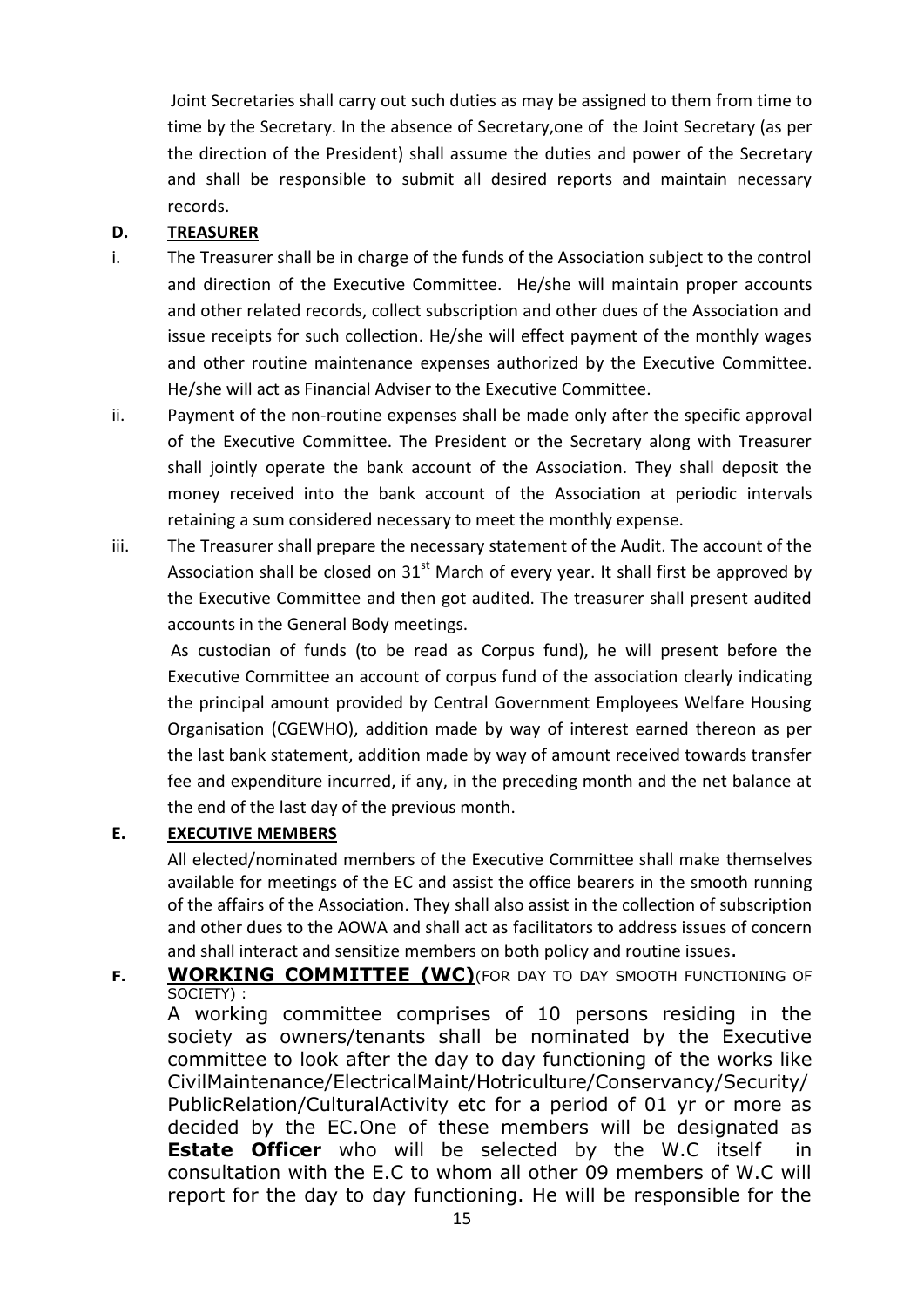entire affairs of the complex as far as maintenance/repair/security/PR/Grievance/cultural activity etc are concerned.Estate officer is answerable to the Executive Committee for all its activities.This committee will function for maximum 02 years & with rotation of charges may function for another 02 yr as desired by the EC.

**G. ADVISORS :** A advisory group consisting of 05 members(Maximum ) from the other housing society **preferably their office bearers** in and around 15 km from the Kendriya Vihar society OR eminent persons from the profession like Engineer/doctor/layer/Bureaucrat/Architect those who are residing within 60 km from Kendriya Vihar complex is to be nominated as advisors to the KVAOWA by the Executive Committee to render advice/consultancy/Service as and when required by the EC. They will assume charge for 02 years.

## **9. RESPONSIBILITIES OF MEMBERS TOWARDS THE AOWA**

All members must bear in mind their inherent responsibility to support the efforts of the elected Executive Committee. These Bye-Laws provide adequate measures to resolve disputes amicably, lawfully and democratically which must be exercised. All members:-

- (i) Diligently shall make themselves available for all General Body Meetings and other community events held by the AOWA from time to time.
- (ii) Shall not impede the effective functioning of the AOWA by non-payment of dues for frivolous reasons (such as non pruning of trees, disruption of water supply or nonavailability of parking space etc.). Such issues are instead to be brought up in writing to the Executive Committee.
- (iii) Not indulging in any construction activity barred by CGEWHO and detrimental to safety or discomfort to others.

## **10. EXTRAORDINARY GENERAL BODY MEETING:**

 The Committee may at any time call an extraordinary General Body meeting of the Association and shall call such meeting with 14 days advance notice after receipt of a requisition in writing or by E-mail by not less than  $1/3^{rd}$  of the member of the Association. No extraordinary General Body meeting shall be deemed to have been duly called if members of the Association have not been given reasonable time.

 Extra ordinary General Body meeting is only to discuss the particular matter or business and no other matter which cannot be taken up for discussion. The resolution must be passed by  $3/5<sup>th</sup>$  of the members present.

## **11. SPECIAL RESOLUTION AND OBJECTIVE FOR WHICH PASSAGE OF THE SPECIAL RESOLUTION IS NECESSARY:**

- i. Special Resolution means a resolution passed in a meeting of the general body in which at least 40% of the members are entitled to vote are present and for the  $2^{nd}$  & 3<sup>rd</sup> adjourned meeting 25% and 15% members respectively entitled to vote should be present and the resolution is approved by  $3/5^{th}$  of the members so present and voting.
- ii. Special resolution is required for the following: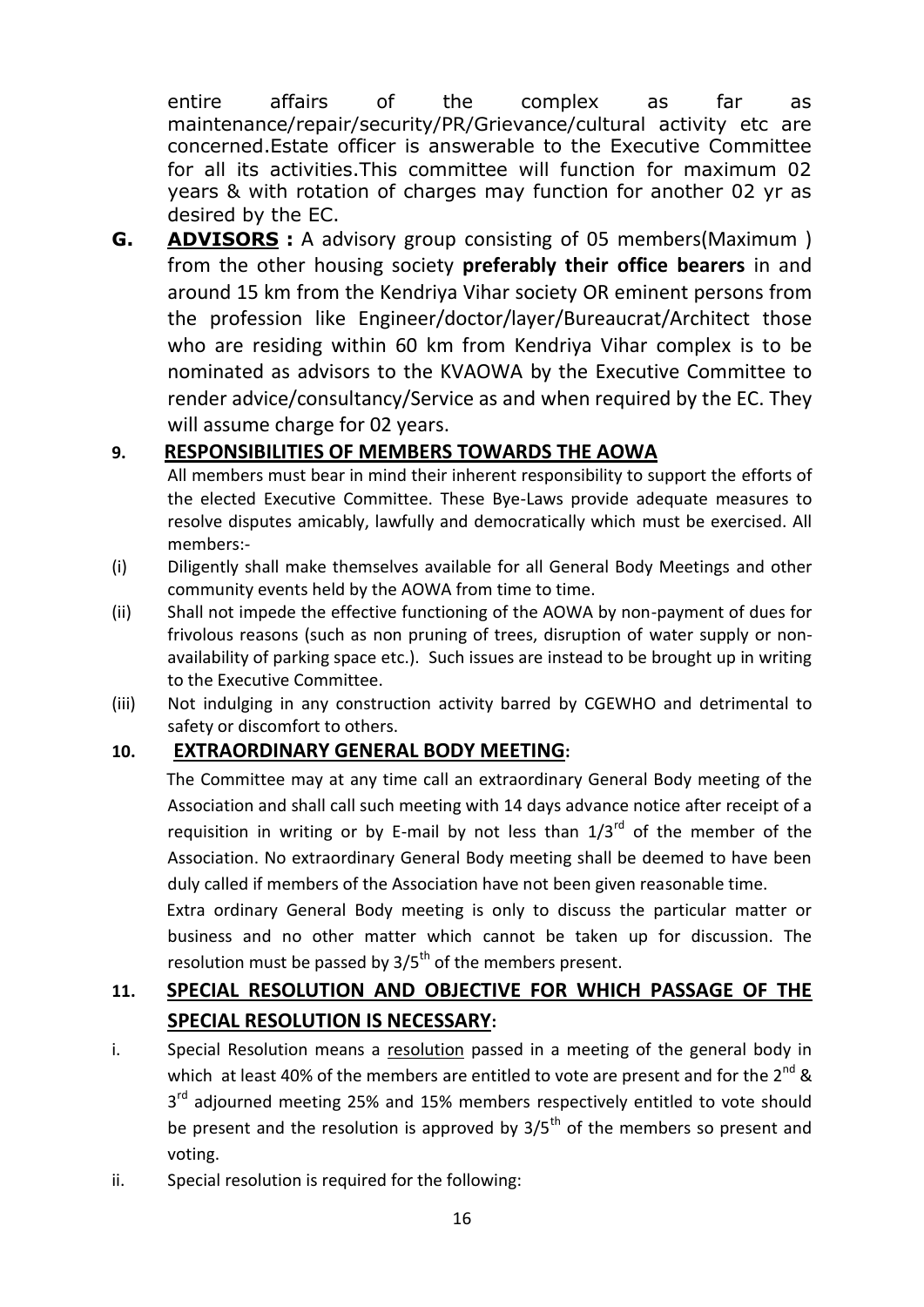- a. To amend the provisions of the bye-laws/ Rules and Regulations and/or the memorandum.
- b. For changing the name of the Association.
- c. For bringing no confidence motion against the Executive Committee or any of its member.
- d. For dissolution of the Association.
- iii. The notice for the General Body/extraordinary General Body meeting where it is intended to propose the special resolution shall be given to all members of the Association 14 days before conduct of the meeting specifying the day, hour, place and object of the meeting. The notice shall contain a copy of the special resolution proposed to be passed at the meeting.

#### iv. **Amendment of the bye-laws of the Association**:

 Bye-laws may be amended through a special resolution passed in a General Body Meeting of the Association by  $3/5<sup>th</sup>$  of the members present and voting; provided that where a member is unable to attend the meeting in person, she/he may communicate his/her concurrence or reservation to the amendment of the bye-laws by electronic means or letter at least one day prior to the date of the meeting which shall be read out by the Secretary in the meeting. If no communication is received, it will be presumed that he/she has no reservation to the proposed amendments in the Bye-laws.

**v.** Any special resolution passed shall be filed with the District Registrar within 30 days for his approval.

## **12. DISSOLUTION OF THE ASSOCIATION AND PROCEDURE FOR DISPOSAL OF DISSOLVED ASSETS:**

 Association may by a Special Resolution determine that it shall be dissolved and thereupon the Association shall be dissolved forthwith by **3/5th of the member present and voting** in a special general body meeting. If upon the dissolution, there shall remain after the clearance of all its debts and liabilities any property whatsoever, the same shall not be paid or distributed among the member but shall be given to the government to be utilized for any of the purpose or to any other Association with similar object as the general body may decide as per the provisions of the Societies Registration Act, **1982.**

## **13. MINUTES OF PROCEEDING OF ASSOCIATION'S GENERAL BODY MEETINGS AND OF ITS EXECUTIVE COMMITTEE MEETINGS:**

 The Association shall cause minutes of all proceeding of its General body Meeting as well as of Executive committee meeting to be entered in books kept for that purpose. The Secretary in consultation with the President shall be responsible to prepare and issue the minutes such meetings.

The Association shall maintain a Register containing the names, addresses and occupation of its members. The Register of members shall, during office hours, be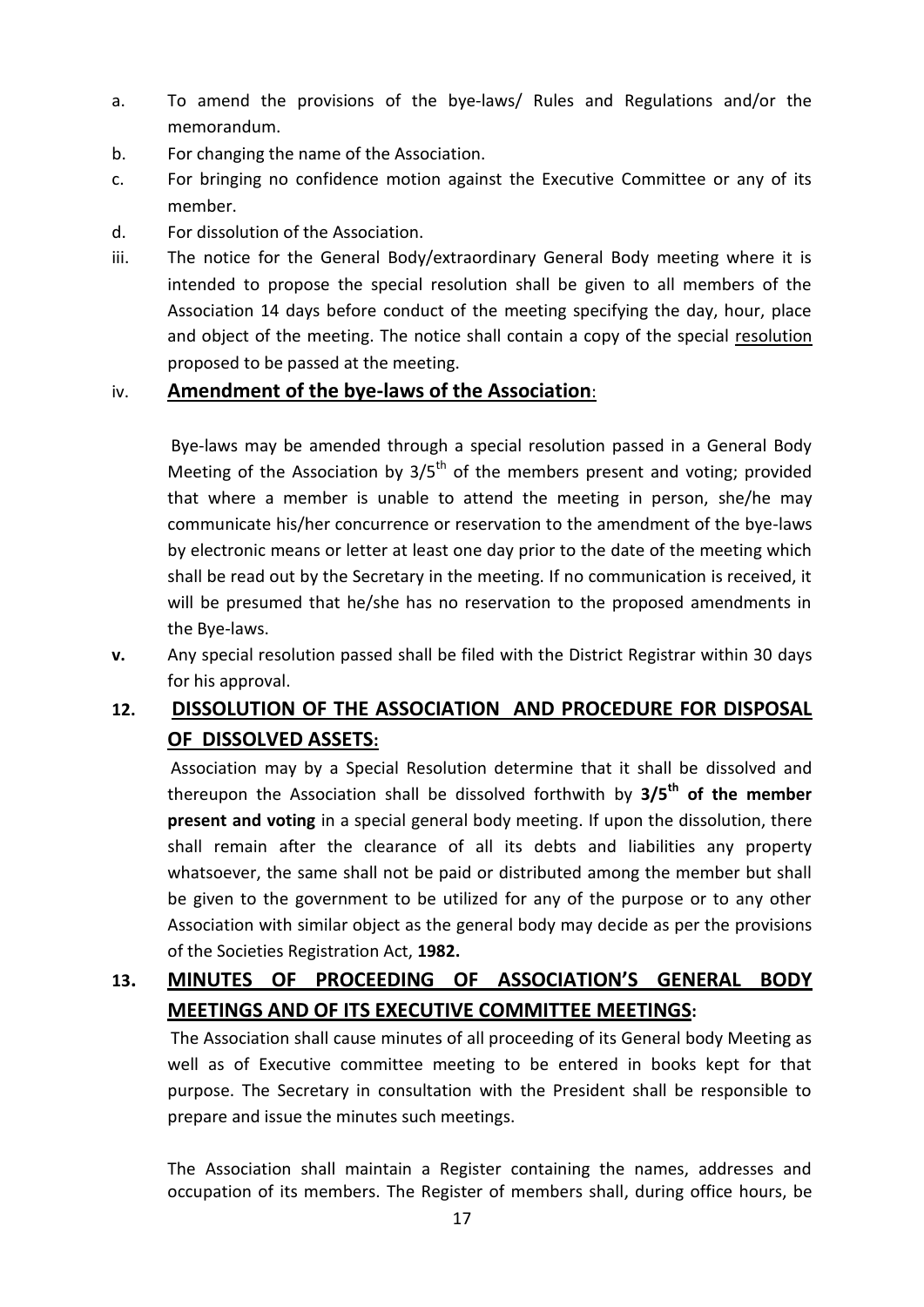open for inspection by any member free of charge and any member can procure such information from the register.

The other records containing the minutes of meetings and the books of Accounts of the Association shall also be kept at the registered office of the Association for inspection by the members.

# **14. EXHIBITION OF THE REGISTER OF MEMBERS AND RECORDS AT THE REGISTERED OFFICE OF THE ASSOCIATION DURING BUSINESS HOURS FOR INSPECTION BY ITS MEMBERS FREE OF CHARGE:**

 The association shall maintain a register containing the names, addresses and occupation of the members. The register of member shall, during business hours, be open to inspection by any member free of charge and may take any extract there from.

 The other records containing the minutes of the meeting and the books of Accounts of the Association shall also be kept at the registered office of the Association for inspection by the members.

#### **15. ASSOCIATION FINANCE:**

- i. The Association shall have following Assets and Funds:
- a. The apartment owners /beneficiaries have already paid 1.5% of the total cost of the apartment towards the Apartment Owners Association charges with regard to the welfare of the association.

 This fund shall be known as Corpus Fund and shall be deposited in Government securities or in the form of fixed/term deposit of adequate denominations in the nationalized banks only. The interest accrued shall be added to the fund. The fund, both principal and additions by way of interest accrued thereon shall not put in speculative investments including growth funds/mutual fund.

- b. The Executive Committee shall fix **ANNUAL** subscription amount to be charged from members to meet expenses incurred, if required, for rendering common amenities like water supply, lighting, garbage cleaning etc. and maintenance of the common properties block-wise.
- c. In addition, Executive Committee may decide special maintenance charges towards the cost of chemicals to be added to the water supply treatment plant, sewage treatment plant which will be worked out from time to time at suitable intervals and shall be payable separately.
- d. The Association shall have a general reserve fund by way of contingency fund to a limit of  $3/4^{\text{th}}$  which can be invested in security deposits from time to time.
- e. All interests or other income arising out of the said funds or assets.
- f. All assets that may be purchased or acquired from and out of the said funds or otherwise by the Association.
- g. All investment and realization there from or out of the said funds.
- h. All funds and assets, which have by any means become the property of the Association.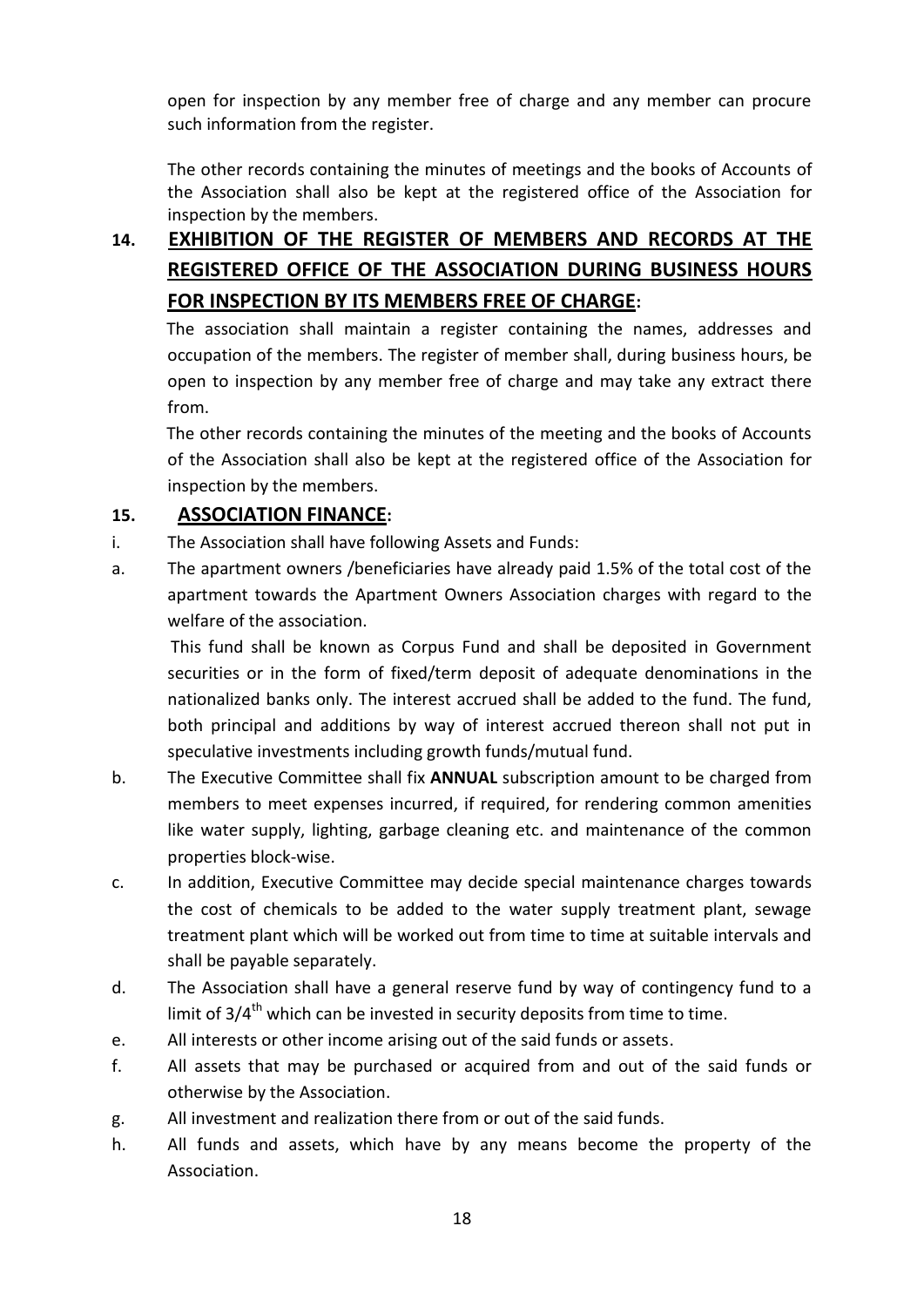- ii. Beside above assets, the permanent assets for the common use of the members handed over by CGEWHO.
- iii. The Treasurer shall be the custodian of the funds of the Association and subject to the decision of the Executive Committee in the matter of extent and conditions, the funds may be applied and invested for the object of the Association.
- iv. The Association shall have a saving bank account in a scheduled nationalized bank.
- v. The bank Account will be operated by the Treasurer jointly with either the President or the Secretary.
- vi. Surplus funds of KVAOWA shall be deposited in Government/Public Sector financial institution only.
- vii. **CORPUS FUND**: **All founder members have contributed 1.5% of the total cost paid towards the apartment to corpus fund**. The amount received by the Association towards transfer fee will also from part of corpus fund. The general principle governing the corpus funds are as under:-
- a. These funds shall be deposited in Fixed Deposit in the Government/Public Sector Bank only.
- b. Fixed deposit may be deposited in piecemeal.
- c. 25% of the interest earned annually on corpus fund may be utilized by the association towards expenditure in the annual budget. Remaining 75% of the annual interest shall from part of corpus fund.
- d. Amount from the corpus fund can be withdrawn only on obtaining approval of General Body.
- e. Amount from the corpus fund can be withdrawn for meeting major unforeseen expenditure incurred on the following purposes only.
- $\triangleright$  For meeting major expenditure on repair/replacement of permanent assets of the association viz. DG sets, costly items of electricity installation etc.
- $\triangleright$  For meeting major expenditure on creation of new assets for the common good of all member of the association.

## **16. ACCOUNT TO BE MAINTAINED BY THE ASSOCIATION:**

- i. Association shall keep and maintain the following books of accounts:
- a. Cash book showing daily receipts and expenditure and the balance at the end of each day.
- b. Receipt book containing forms in duplicate, one of each set to be issued with details of money received by the association and other to serve as counterfoil.
- c. Vouchers file, containing all vouchers for contingent and other expenditure incurred by the Association numbered serially and filed chronologically.
- d. Ledger showing consolidated and separate account of all items of receipts expenditure, member wise as well as item wise.
- e. Monthly register of receipts and disbursement.
- **i**. Every entry in the books of account required to be done kept under rule shall be entered as and when the particular event occurs.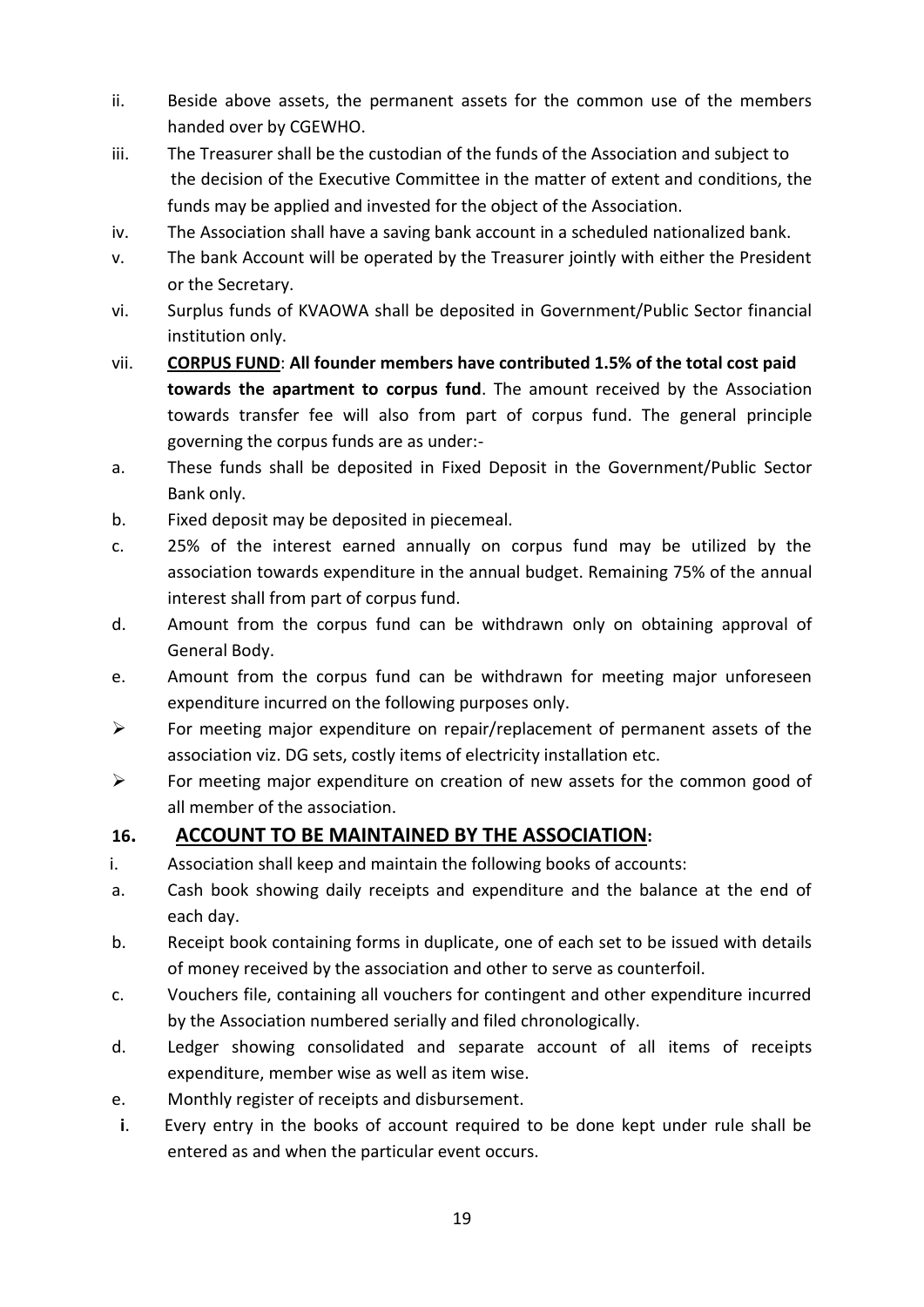**ii.** The weeding of the audited records is to be done after every five years except the cash books and receipt books which are to be kept for ten years subject to exceptions where the law of land warrants otherwise or the documents are needed for longer period due to court case(s) etc.

## **17. AUDIT AND ACCOUNTS:**

 The Executive Committee shall get the accounts audited by a chartered accountant within 6 month of the end of the financial year i.e. by September of each year, so that the same could be presented to the Association's annual general body meeting. The following records are to be maintained by the Association:-

- **i)** Registration certificate of the Society/Association.
- **ii)** Register of Renewals.
- **iii)** Membership Register.
- **iv)** Records of proceedings of the Meeting.
- **v)** Stock Register.
- **vi)** Cash Books, Ledgers and receipt books.
- **vii)** Directory of owners.

**viii)** Any other record as may be considered essential /necessary by the Association.

## **18. MAINTENANCE AND REPAIRS OF INDIVIDUAL DWELLING UNITS:**

- **i)** All repair, renovation and replacement of internal installations within the area of the individual dwelling unit e.g. water, light, gas, power, sewage, telephones, airconditioners, sanitary installations, doors, windows, lamps and all other accessories belonging to the unit area shall be carried out by the apartment owner at his/her own expense.
- **ii)** Every apartment owner shall promptly undertake the maintenance and repair work in respect of any installation within his/her own dwelling unit which if not attended promptly may have an adverse effect on the dwelling units of other members or the common areas of the housing complex.
- **iii)** Should there be caused any damage or injury to the common areas or facilities in the process of internal work in any apartment, the owner shall either get the same restored to its original condition at his own expense or be liable to pay and reimburse the expenditure incurred by the Association on getting such damage repaired.
- **iv)** The apartment owner "A" shall either reimburse and compensate the owner of another apartment "B" for any damage or injury caused to his (B's) apartment in the process of repairs carried out in his (A's) apartment or get the same repaired at his cost to the satisfaction of the affected owner(B).
- v) No apartment owner shall make any structural modifications or alternation in his/her unit or installation located within the apartment without previously notifying the Association in writing and securing prior permission of the Association for such modifications and alterations.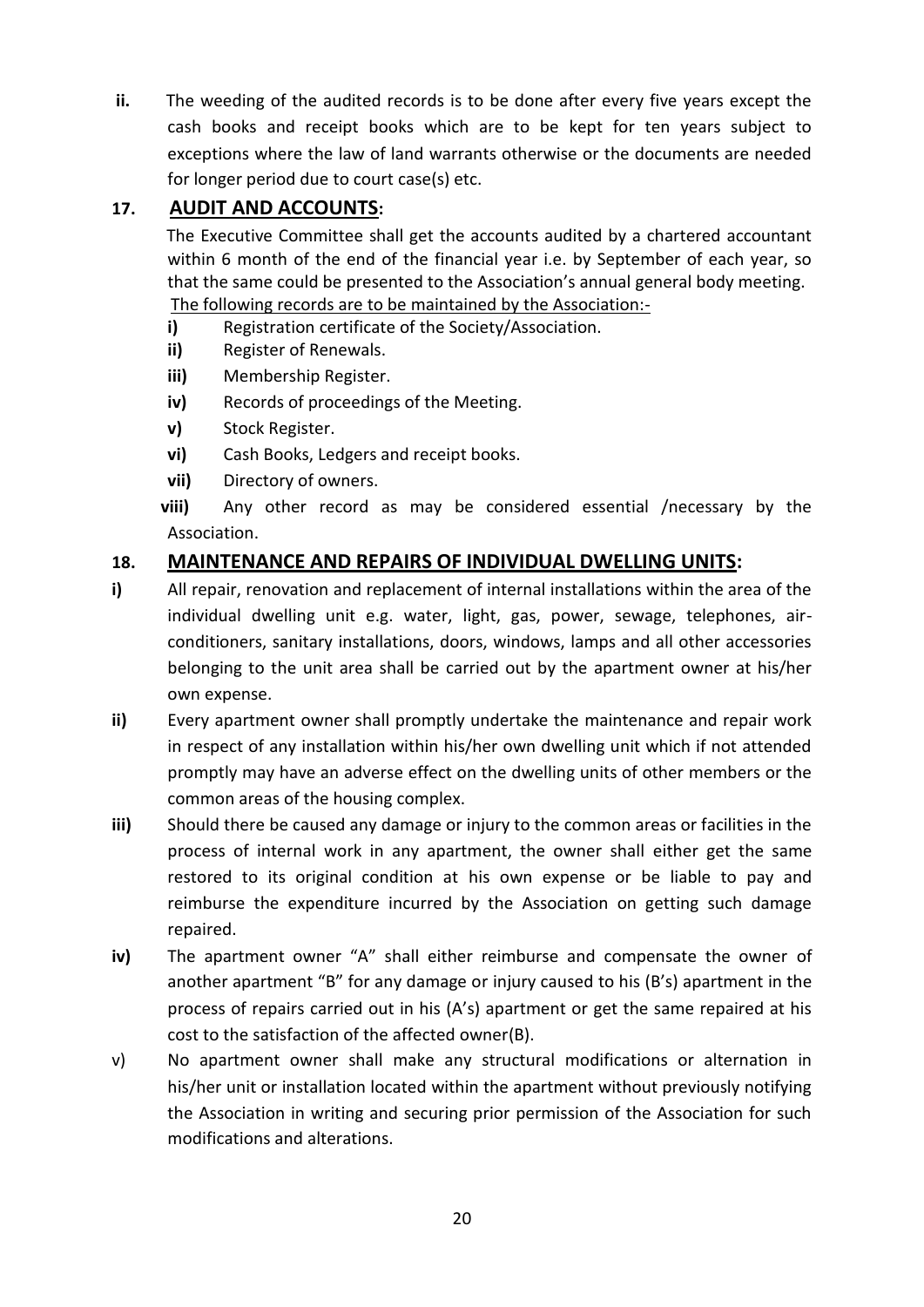**Provided that the elevation and engineering structure of the building will not be changed under any circumstances. Provided further that any change affecting any other apartment will not be permitted**.

- **vi.** The Association shall respond to any request received under sub-clause (v) above at the earliest but not exceeding 30 days. In case no response is received to the contrary within 30 days, it shall be deemed that there is no objection to the proposed modification, alteration or installation.
- **vii.** If there is any defect i.e. the defect of such a nature as to affect both the flats with a common wall or ceiling separating two flats, the cost for labour shall be borne by the both flat owners. If there is any difference of opinion between the flat owners in this regard the matter will be referred to the Executive Committee of the Association for an amicable settlement. The cost of material shall be borne by the flat owner in which the repair work is carried out.
- **viii.** In case of any dispute between the Executive Committee and the flat owner the matter may be referred to an Arbitrator in writing and his decision shall be binding on the Executive Committee and the owner.

#### **19. GENERAL PROVISIONS/RULES OF CONDUCT:**

- i) The enjoyment/occupation of each flat by its owner or resident in relation to other flats is regulated by the terms of the sale deed executed by CGEWHO. All the flat owners/residents will adhere to these regulations for a good community living.
- ii) No temporary use of common areas like Terraces, Court yards, Gardens and Passages etc. for any social or religious functions shall be allowed without the permission of the executive committee.
- iii) The apartment shall not be used for any purpose other than that for which it has been constructed/allotted. No obnoxious trade or immoral or subversive or antnational or illegal activity shall be carried out in and/or around the apartment. The maintenance of drainage system, common lighting arrangements, cleaning of reservoir and overhead tanks, maintenance of street lights and gardens outside the flats and common passages and white washing of the outside held in common shall be the concern of the Association.
- iv) Terrace has to be a common area to be used by the members of the Block living on the ground,  $1^{st}$ ,  $2^{nd}$ , and  $3^{rd}$ , 4th floor and so on. Any temporary or permanent structure will not be allowed to come up on the terrace. If such a structure is erected inspite of the objection of the Executive Committee, the same will be demolished. This clause is noted and shall be binding on all the members of the association and will be enforced without any fear and favour.
- v) No owner/resident shall encroach upon the Association land premises and no temporary or permanent structure shall be put up in the common areas i.e. terrace, staircase and landing, un-allotted stilts, court yards, lawns and passages etc. No change in external structure/extension of flat area shall be permitted. In no case permanent and/or temporary structure shall be allowed in the stilts. In case of default, the Executive Committee shall act to restore such encroached land or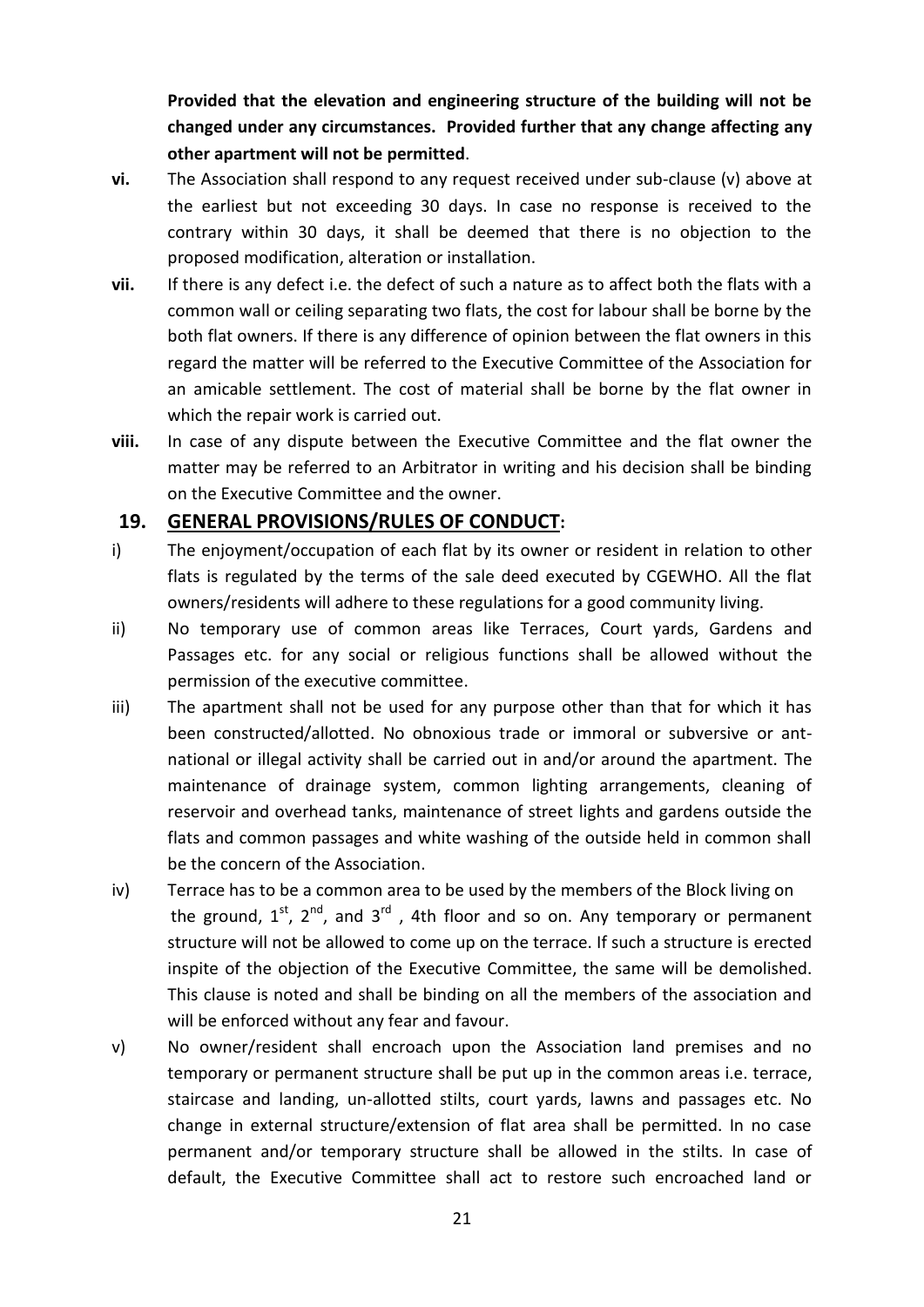premises and to remove such super structure/extension at the cost of the concerned flat owner.

- vi) Plantation and maintenance of trees within the campus may be taken up in a big way for creating the healthy atmosphere and for beautification. Maintenance of parks is to be done meticulously.
- vii) Suitable number of watchmen, gardeners, sanitary workers (Safai Karamcharies) Electricians and Plumbers are to be engaged on contract or outsourced for proper maintenance of the campus as per the norms and guidelines to be decided by the Executive Committee.
- viii) The Executive Committee will undertake the day-to-day maintenance and other duties. For that purpose, the Executive Committee is entitled to engage or contract/outsource staff and technicians. The expenditure to be incurred for the day to day maintenance shall be met from funds collected as fees, subscription and donations. The remuneration salary for the staff and Technicians shall be paid from the funds of the Association.
- ix) Garbage is to be kept only at the designated/earmarked places in order to avoid unhealthy conditions. The residents should not throw refuse/garbage from upper floors into the ground floor.
- x) The privacy of the residents should be respected and should not be violated by means of loud music and other such activities. Megaphone/loudspeakers should not be used without the permission of the Executive Committee as the use of these devices may create nuisance for other residents/students/sick and convalescing patients.
- xi) It shall be the responsibility of every apartment owner/resident to ensure that:
	- (a). The laws, rules and instructions of the police and or any law enforcement agency regarding verification of their tenants and foreign nationals are duly complied with.
	- (b). All the apartment owners and/or residents including the tenants of the Housing Society Complex and their domestic help, if any, are obliged to maintain at all times a wholesome family environment in the complex.
	- (c). No owner or resident of the Kendriya Vihar Complex shall post any advertisement or posters of any kind in or on the building except as authorized by the Association.
	- (d). The apartment owners/residents may notify the Security staff at the gate in advance in case they are expecting any guests or any maintenance staff or any other person. The guests, visitors and maintenance workers etc. are required to sign the visitor's register at the entrance gate, failing which entry to the Housing Complex may be denied by the Security staff.
	- (e). Consumption of alcohol or any intoxicants etc. by the residents and/or their guests and domestic staff in the common areas including roof of the building and smoking in the lifts is strictly prohibited.
	- (f). The apartment owners/residents shall ensure: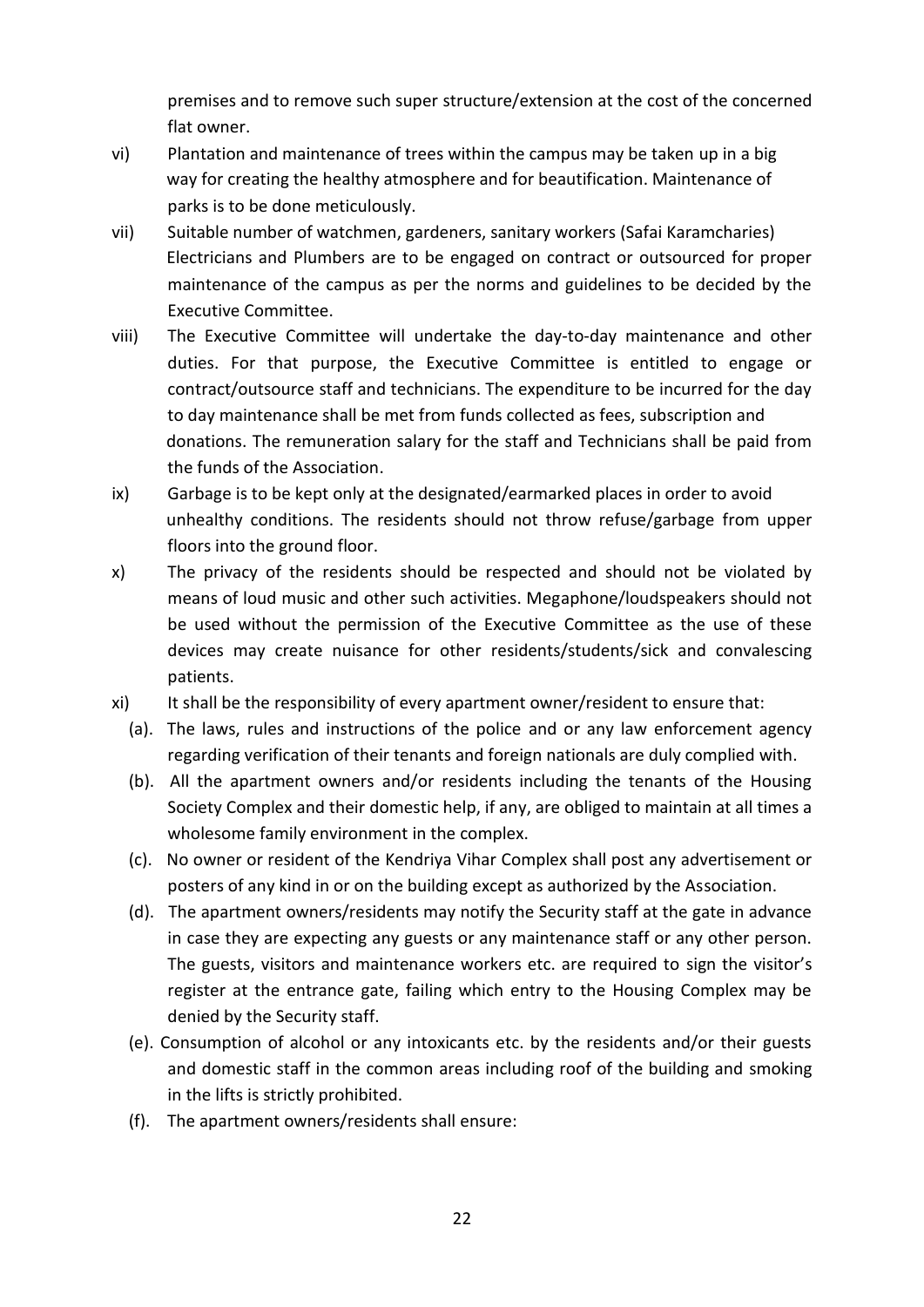i). That the domestic pets, if any, are kept strictly following the safety & sanitation norms, and managed & maintained as per the Municipal Corporation of Bhubaneswar laws or regulations.

 ii). No dust rugs, carpets etc. to be thrown from the windows and balconies, or to clean rugs, carpets etc. by beating on the exterior part of the building.

**20.(A). PARKING OF VEHICLES :** The apartment owners/residents/tenants shall follow the following guidelines in this behalf:

- i. Parking stickers shall be issued for each vehicle of the residents for regular overnight parking of vehicles inside the Society complex. These stickers will be displayed on the front windscreen of the cars/two wheelers of the residents. Only one sticker each will be issued to each dwelling unit for one four wheeler and one two wheeler. In case the dwelling unit is having additional vehicle, if any, then the EC may fix enhanced charge, which will be payable on monthly basis.
- ii. Entrance and parking of any vehicle without valid sticker inside the complex shall be regulated by the Management.
- iii. Taxies are not parked in the main drive-way except for drop and pick-up facility of the passengers.
- iv. All the apartment owners and residents are expected to ensure that the vehicles of their guests or floating cars may be parked on other than the main driveway.
- v. No owner or resident shall park or allow his vehicle to be parked in the driveway/pathway (entrance of the building) meant for the movement of vehicles/residents.
- vi. For visitor's vehicle there will be no charge for the day time parking temporarily at the prescribed space but for overnight stay they are liable to pay such charges as decided by the Governing body.

#### **(B). PARKING STICKER CHARGES/REGULATION OF MOVEMENT OF VEHICLE**

- i. For the purpose of issue of vehicle stickers, the beneficiary/tenant/tenants is required to submit a copy of Registration Certificate and Insurance of the vehicle and apply to the society in the prescribed Performa. Without this, the sticker will not be issued and the vehicle (two/four wheeler) will not be allowed to be parked in the campus.
- ii. For the purpose of issue of stickers to the residents, the following categories of stickers may be issued:

a Owner of the flat who has been allotted with car/scooter space and park their vehicles in the space provided for the purpose.

- b. Owner of the flat who has been allotted with car/scooter space but park their vehicles in the common area.
- c. Owner of the flat who has not been allotted with car/scooter parking space and residing in the Kendriya Vihar.
- d. Tenants residing in a flat with allotted car/scooter parking space
- e. Tenants residing in a flat without allotted car/scooter parking space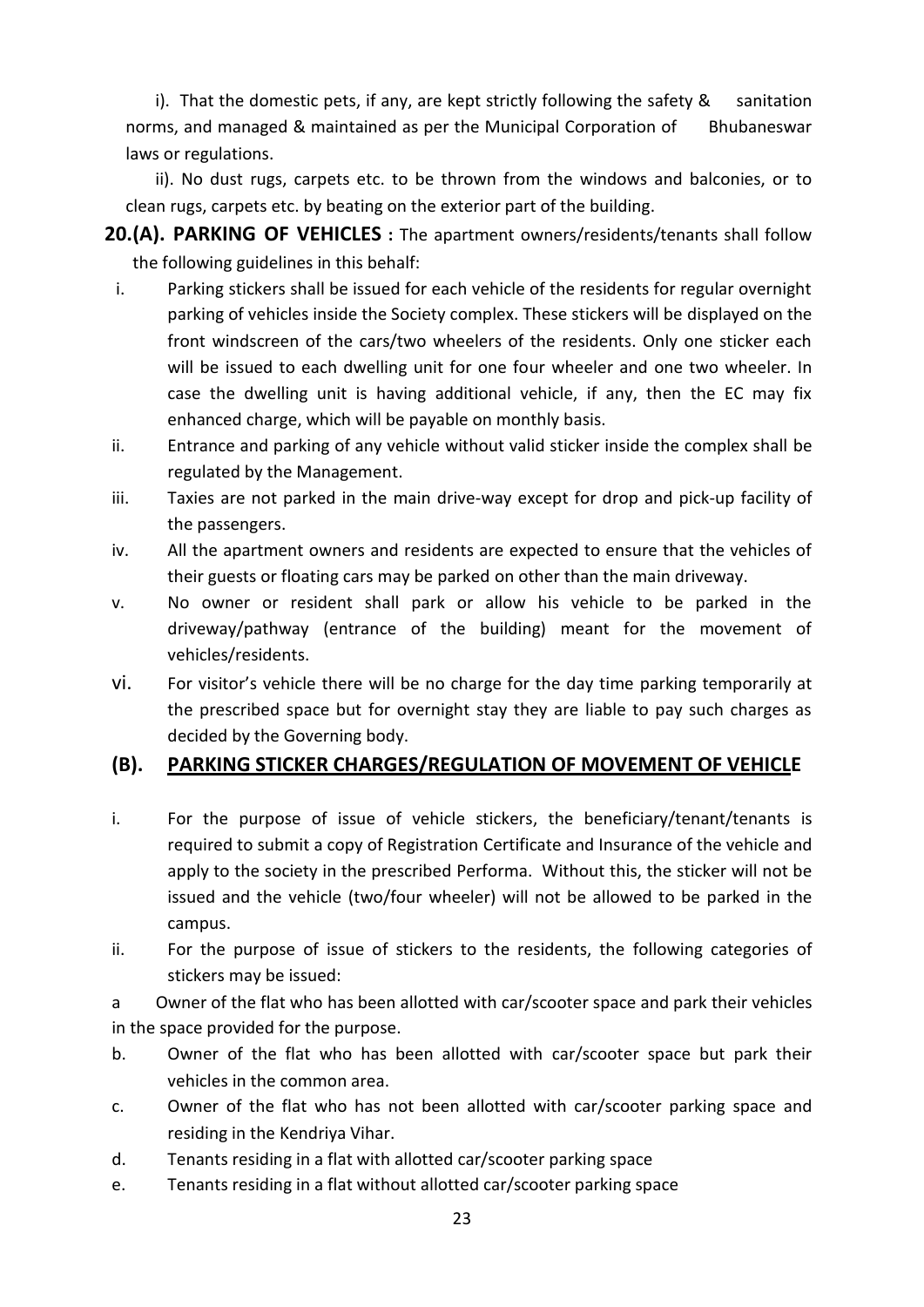- iii. The Executive Committee is empowered to fix rate for sticker charges for each category of residence on monthly/annual basis
- iv. The vehicle of flat owners of the Kendriya Vihar who are not residing in Kendriya Vihar but visiting often will be allowed on production of membership I. card issued by the association
- **NOTE: All outside visitors will be issued visitors slip indicating their time and date of entry in the campus**.
- **21. DOMESTIC STAFF** (servants, drivers, cleaners, cooks and domestic workers etc)
- i. Apartment owners/residents are required to get the servants, drivers, cleaners Cooks and domestic workers etc (henceforth to be referred as domestic staff) employed by them **to submit the identity details in a performa as designed by the KVAOWA to the local police with a copy to KVAOWA for police verificationpurpose.** Entry to the Housing Complex may be denied to the domestic staff if objected by the local police station.
- ii. The names and other particulars of the servant, drivers, domestic staff, etc. employed by the residents should be provided by them to KVAOWA. The KVAOWA shall issue identity cards to them that must be carried by the domestic staff while in the Complex. On termination of the employment of any member of their domestic staff, it shall be responsibility of the owner/ resident to inform in the office of the KVAOWA and to return the identity card.
- iii. The domestic staff is prohibited from using the common areas for recreation, assembly or sitting unless accompanied by the residents. Domestic staff will use only the areas earmarked for them in the Complex area.
- **22. ASSESSMENTS:** All owners are obliged to pay annual assessment imposed by the Association to meet all expenses relating to the complex which may include an insurance premium for a policy to cover repair and reconstruction work in the case of hurricane, fire, and earthquake or other hazard or calamity.

## **23. RIGHT OF ENTRY:**

- **i.** An owner shall grant the right of entry to the Manager or any other person authorized by the Association in case of any emergency or threatening his unit and also in the case of water tap remain open whether the owner is present at that time or not.
- ii. An owner shall permit other owners or their representatives/or the authorized representative of the Association when so required to enter his unit for the purpose of performing installation, alteration or repairs to the mechanical/water pipeline/sewage pipeline or electrical services, provided, that requests for entry are made in advance and that such entry is at a time convenient to the owner. In case of emergency, such right of entry shall be immediate.

#### **24. AFFILIATION:**

(i) Should there be any Federation of Apartment Owners in the locality in which the complex is situated, the Association may, become a member thereof and pay the sums from time to time payable to such Federation under the rules thereof subject to the overriding interest of the Association as an individual body bring protected.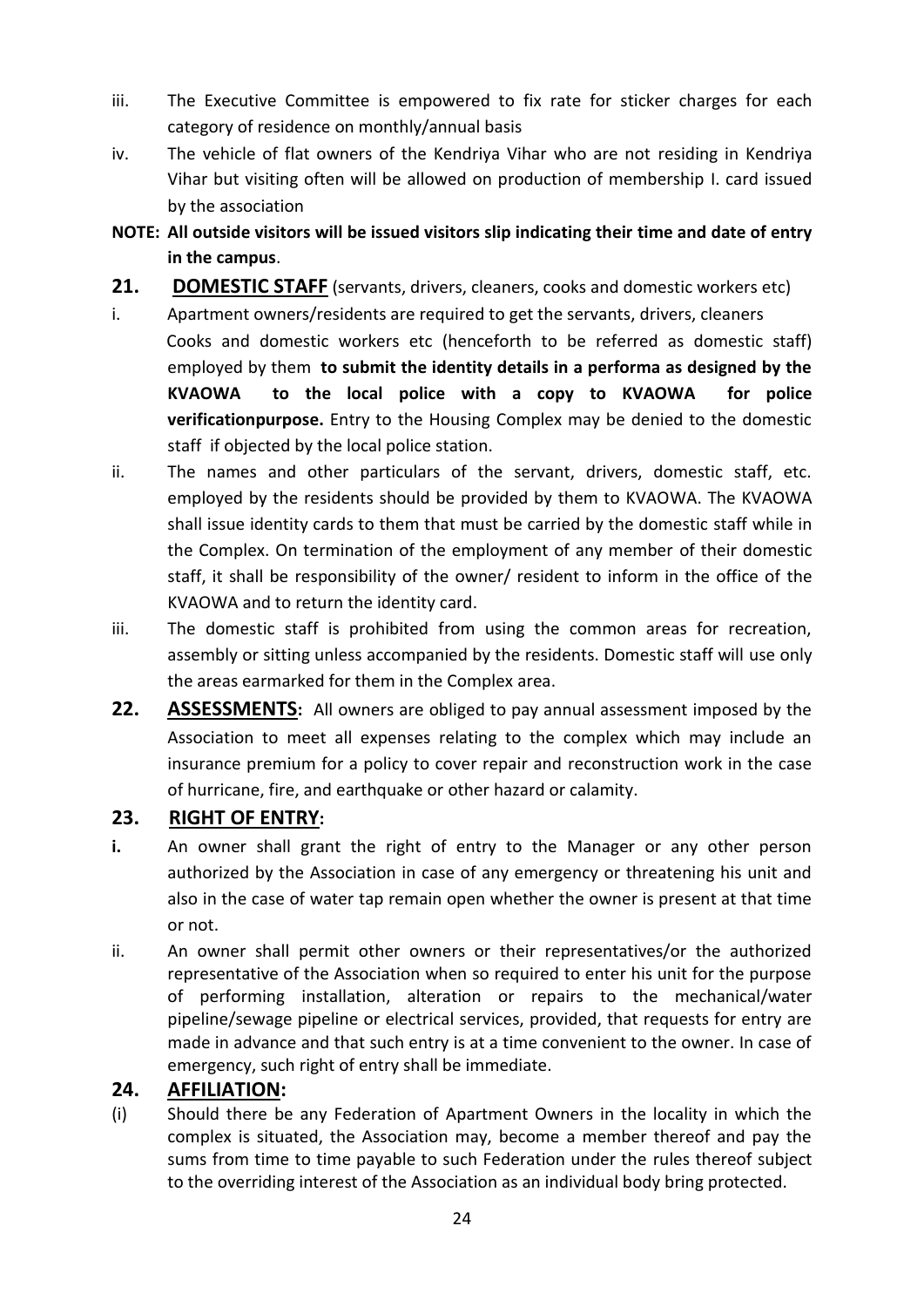- (ii) In order to preserve and maintain the aesthetics of the complex a uniform colour code for the exteriors of the buildings is presently adopted Altering this colour code is strictly prohibited. The EC shall ensure compliance of this rule. However, General Body may consider change of colour scheme/ décor with 2/3 majority.
- (iii) Every owner/occupant whenever happens to lock the house and go out of station or otherwise for more than 24 hours shall register such absence with AOWA Office. Executive Committee shall ensure compliance of all the conditions stipulated in this chapter. Non-compliance by the owners/ residents shall be dealt with appropriately by the Executive Committee.

## **25. DO's & DON'TS IN THE COMPLEX**

The residents of Kendriya Vihar-I, Bhubaneswar are aware that our colony comprises of 256 flats spread over 16 blocks. With so many families living together calls for mutual co-operation and accommodative spirit. Based on the observations and suggestions of the residents a few do's and don'ts have been listed for observance by all the residents. Needless to say that these are not exhaustive, but are only illustrative, intended for the common good. The owners/ residents are requested to observe these dos & don'ts in the right spirit and extend co-operation in making our Kendriya Vihar, Bhubaneswar not only an ideal place for living but also a model Group Housing Society to the world.

#### **(i) Lifts:**

- (a) All residents should ensure that the fans and lights in the lifts are switched off in day time, while not in use.
- (b) Utmost care should be taken in transporting any material to avoid any damage to the lift.
- (c) Do not allow children to play with the lifts as it may lead to accident / getting struck up in the lifts.
- (d) Do not write, paste any paper or promo sticker etc in the lifts.
- (e) Do not smoke in the lifts.

#### **(ii) Garbage (Dust Bin):**

- (a) Garbage is to be handed over to the garbage collector to avoid foul smell in the lobby.
- (b) Dustbin should not be kept outside the flat, i.e. common area.
- (c) Solid food materials are not to be put in the kitchen sink, as these may clog /jam the drainage system thereby causing overflow of drainage water in the flats.

#### **(iii) Driving / Parking of Vehicles:**

- (a) This is a residential area where children and elderly people move about. Drive your vehicle slowly and very carefully.
- (b) Vehicles are to be parked in their allotted places and not in the entrance or passage of the complex so that other vehicle can move without any hindrance.
- (c) Washing of vehicles (Car/Motor Cycles) should be done at a place assigned by the AOWA. To reduce the consumption of water in washing, buckets may be used.

#### **(iv) Washing:**

- (a) Utmost care should be taken while washing the balconies as dirty water let out through the balcony spouts due to cleaning of utensils, washing of clothes etc. shall spreading on the walls and roads giving foul smell and bad appearance to the colony.
- (b) PVC pipes (Water and Sewerage lines) etc. are not to be used for tying ropes, wires etc., for drying clothes.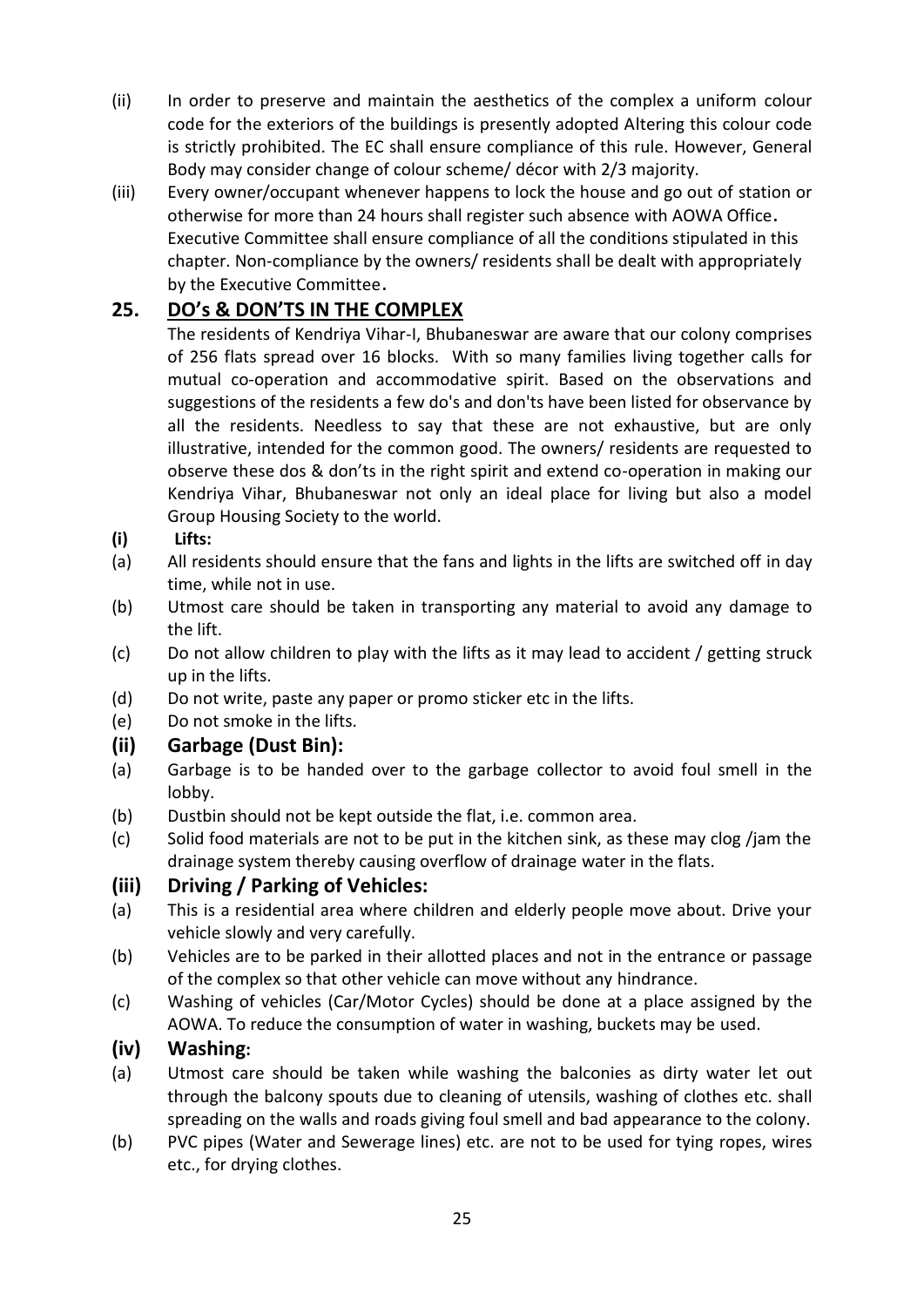- (v) Avoid smoking in the common areas, lawns, pathways etc. In view of health hazards to passive smokers, owners/ residents who smoke are to be considerate to non smokers. Ideal would to have a smokeless colony.
- (vi) Exercise due care as not to disturb the peace by making loud noise with musical instruments, radios, TVs, amplifiers and not indulge in any activity which causes disturbance to other occupants / residents.
- (vii) Do not keep the terrace doors open and they are to be properly closed /bolted after use without fail.
- (viii) Before locking the main door of your flat, please ensure that all the taps are closed. Any tap leakage is to be brought to the notice of the Association.
- (viii) Cigarette butts, matchsticks, empty cigarette boxes, chocolate wrappers, empty covers of biscuit / chips packets and any other such materials are not to be thrown in lifts, parking areas, terraces, roads, pathways, gardens and other common areas of our complex.

#### **26. BANNED ACTIVITIES:**

Any activity in the premises, involving buying and selling of goods, manufacture of goods, fabrication, segregation, grading and packing of goods, alteration of material, etc; which are of commercial nature are strictly banned. In such matter, decision of EC is final.

When a situation arises where the above definitions are not adequate, case-to-case review would be undertaken by five members of the Executive committee along with two members from the immediate neighbours of the quarter in question to decide the issue. Their decision would be final.

#### **COMPLIANCE:**

These bye-laws are set forth to comply with the requirements of the Odisha Registration and Regulation of Societies Act, 1982 read with the provision of Odisha Apartment Ownership Act, 1982 and the rules framed there under. In case of any inconsistency between these by-laws and the provisions of the said Acts, the provisions of the Acts will apply.

#### **27. Letter Pad/Seal of the Association:**

 The Association shall have a common letter pad/seal which shall be in the custody of the Secretary. For all correspondences regarding KV ,letter pad to be used under the signature of President/Secretary. Seal shall be used only under the authority of a resolution of the Executive Committee and every deed or instrument to which the seal is affixed shall be attested for or on behalf of the Association by two members of the Executive Committee and the Secretary or any other person authorized by the Association in that behalf.

 Certified that these Bye-laws are correct copy of the bye-laws of Kendriya Vihar, BHUBANESWAR -752054 . These Bye-laws consist of **27 Sections** issued by order of the General Body.

 **Sd/- Sd/- Sd/- Sd/-**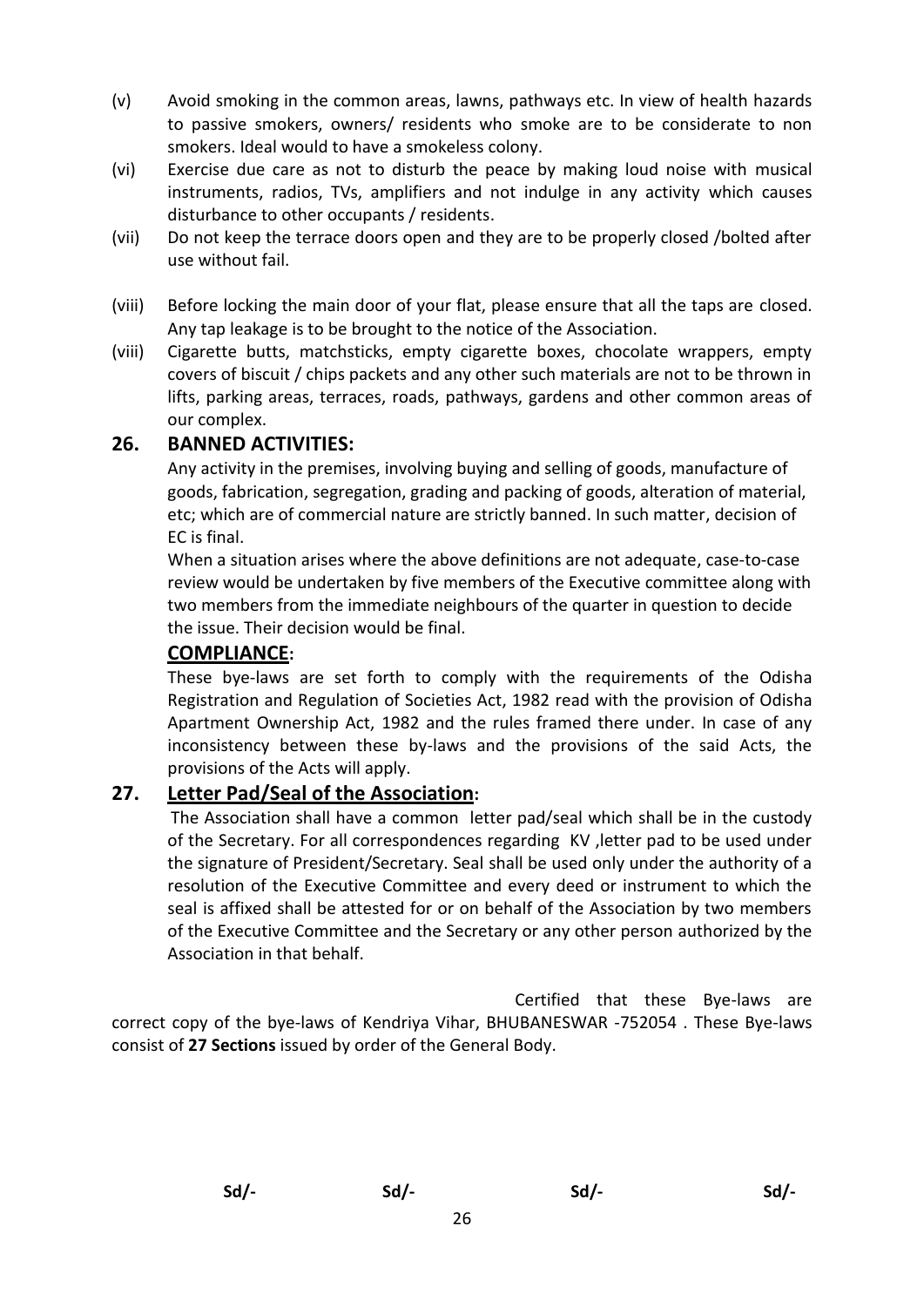**TREASURER SECERATRY VICE-PRESIDENT PRESIDENT**

#### Annexure-I

#### **MEMBERSHIP APPLICATION FORM**

| I, Shri/Smt./Kum.                                                            | wish to |
|------------------------------------------------------------------------------|---------|
| become a member of Apartments Owners' Welfare Association of Kendriya Vihar, |         |
| Bhubaneswar. I certify that I am the allottee of Flat No.                    |         |
| Particulars furnished are correct.                                           |         |
| Signature of the                                                             |         |
| Applicant                                                                    |         |

| Name:     |  |
|-----------|--|
| Flat No.: |  |

Telephone No.: Mobile No.: E mail address: Date:

| Admitted. | dated. |
|-----------|--------|
|           |        |

…………………

Signature if the Secretary Date and Seal.

## **Annex-2**

#### **KENDRIYA VIHAR, Phase -1, BHUBANESWAR APARTMENT OWNERS ASSOCIATION**

**(Performa to be filled by the Flat Owner & Tenant before renting/taking over the flat)** 

**(Photograph)** 

1. **Name, & Occupation of the tenant(s) (Identity proof like Voter ID/Employers ID/ PAN/Student ID from Institution to be enclosed)**

2. **Father's Name & Permanent Addresses with Telephone No :**